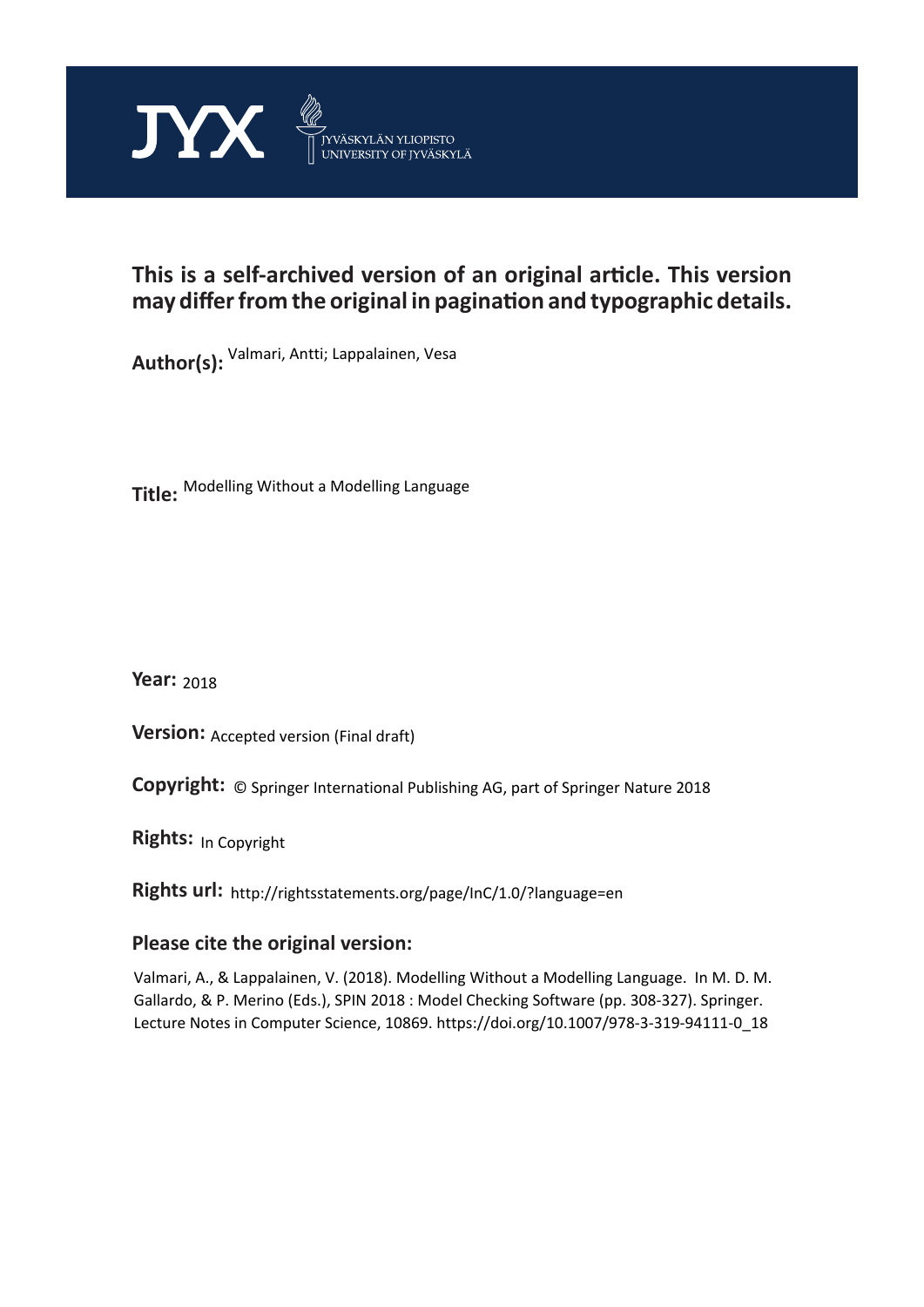## Modelling Without a Modelling Language

Antti Valmari and Vesa Lappalainen

University of Jyväskylä, FINLAND antti.valmari@jyu.fi, vesa.t.lappalainen@jyu.fi

Abstract. Developments in computer hardware and programming languages, in this case  $C_{++}$ , have made it feasible to write models of concurrent systems under verification in the programming language, instead of some established modelling language such as Promela. While this does not reduce the usefulness of modelling languages, it offers new possibilities that may be advantageous, for instance, when teaching state space ideas to newcomers or when experimenting with new scientific ideas. In earlier work, we were able to express everything else fairly naturally in  $C_{++}$ , except the set of transitions. The present study uses  $C_{++}$  lambda functions to represent naturally transitions that consist of a tail state, guard, body, and head state. We discuss two implementations, a simple one and a faster one. We present measurements demonstrating that the loss of performance compared to the earlier approach is not big. Starting to use our approach is easy, because one only needs to have a  $C++$ compiler and download (not install) one C++ file.

Keywords: explicit state spaces; modelling languages; implementation issues

#### 1 Introduction

In this publication, our focus is on concurrency aspects of systems. Therefore, by a modelling language we mean a language that has been designed for model checking concurrency aspects. Often, but not always, the model is an abstraction that, for instance, replaces the computation of a checksum by a nondeterministic choice between two values "correct checksum" and "incorrect checksum". A programming language, on the other hand, is a language meant for implementing systems. It need not support concurrency. In an implementation, abstractions of the kind mentioned above are not made.

Even when focusing on concurrency aspects, and therefore abstracting away from many details such as the computation of checksums, a model may have to contain some sequential computation. For instance, in a telecommunication protocol, the number of retransmission attempts may be counted and compared against a pre-defined constant maximum value. Therefore, many modelling languages contain at least some machinery for expressing sequential or functional computation.

If the machinery is powerful enough, then it may be possible to express the system, instead of just an abstraction, in the modelling language. There may be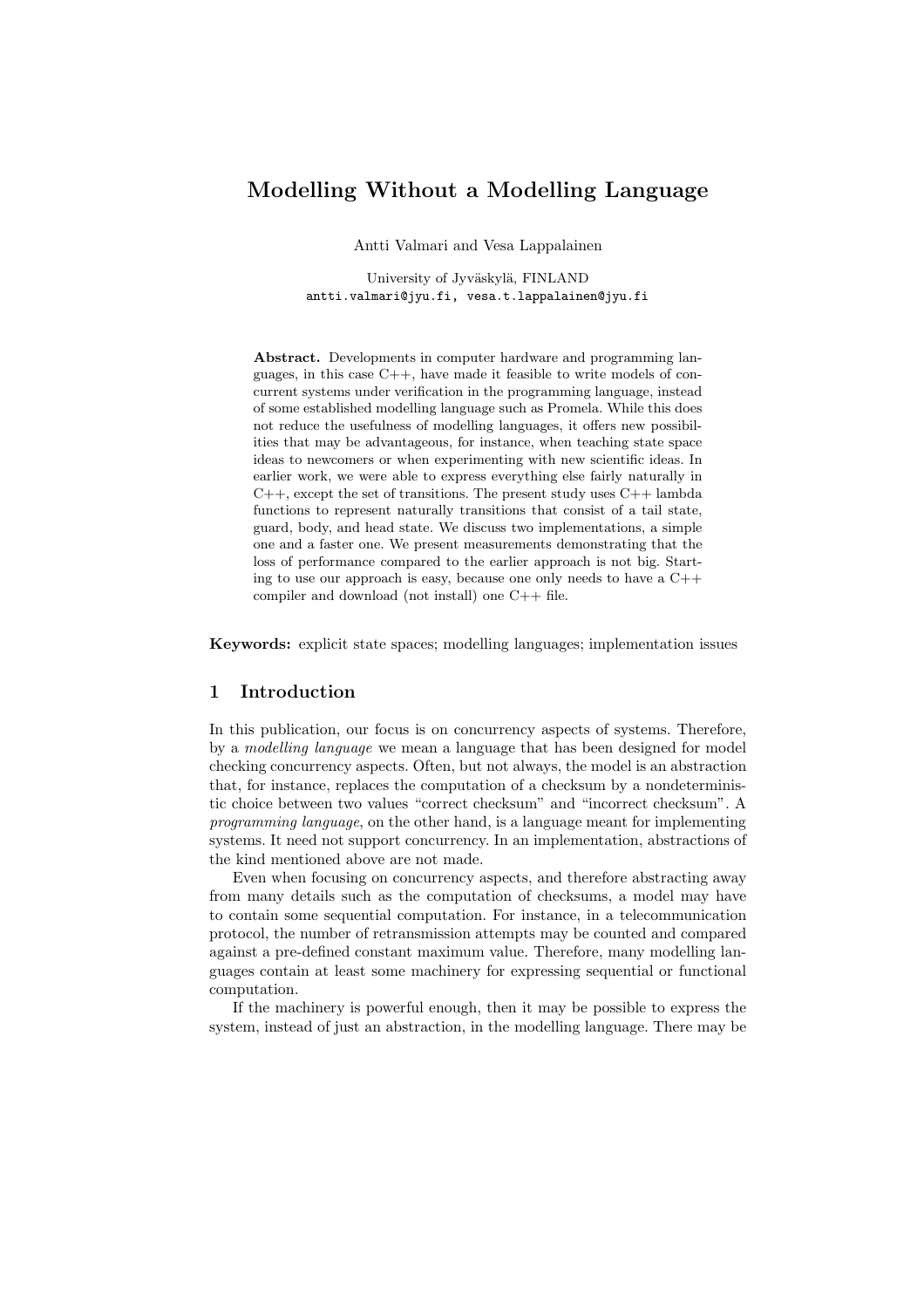a compiler that can compile the model into one or more executables that can be installed in the hardware components of the system. In this case, the model is actually a program and the modelling language is a programming language. That is, a language may be both a modelling and a programming language.

Because of the computational complexity of model checking, it is often the case (at least with current state of the art) that the system cannot be verified but its abstraction that focuses on concurrency aspects can. Therefore, although the distinction between modelling and programming languages is not sharp, we feel it important to maintain a distinction between modelling and programming. Modelling is the act of writing something for the purpose of model checking, and programming is the act of writing something for implementation purpose.

There are tools that can model check systems expressed in ordinary programming languages, such as Java PathFinder [21], Bandera (another toolset for Java) [2], and CBMC  $(C/C++$  bounded model checker) [1]. When they succeed, they make it possible to forget about the distinction between programming and modelling. Because of the complexity of verification, they often fail.

A well-designed modelling language, such as Promela [6], FDR-CSP [11], or CPN ML [7, 9], has many advantages. It supports some modelling paradigm very well. It facilitates efficient model checking. If it has many users, it serves as a widely known medium for sharing models. If it is powerful and flexible, it can also be used, albeit perhaps clumsily, for model checking tasks that arise from other domains than what it was designed for. For instance, encoding place/transition Petri nets [10] in Promela would be unnatural but certainly possible. The same can be said about the wolf, goat, cabbage and farmer puzzle, or the knight's tour.

On the other hand, learning a modelling language is a non-trivial task, in particular for a newcomer to model checking of concurrent systems. In addition to learning mundane details of the language, such as how loops and if-statements are written, the newcomer must grasp the fundamental ideas of concurrent execution and nondeterministic choice between alternative atomic actions, and various concepts for expressing properties that should be checked on the model. These ideas are radically different from everything that many students and software engineers have encountered before. To avoid state explosion, the newcomer must also learn to use so little memory in the model that it seems ridiculous from ordinary programming point of view. Furthermore, installing SPIN, FDR, or CPN Tools is not absolutely trivial.<sup>1</sup>

In the case of Java PathFinder, Bandera, and CBMC, the students need not learn a new low-level syntax. On the other hand, the use of Java or  $C/C++$  as such makes the above-mentioned fundamental ideas of concurrency and nondeterminism somewhat implicit, making it harder to learn them. In many (albeit not all) algorithm textbooks such as [3], algorithms are expressed in pseudocode,

 $^{\rm 1}$  The first author tried to install SPIN to Ubuntu 16.04 LTS according to the instructions at [12]. It failed because of the absence of yacc in the system, but succeeded after installing yacc. He also tried both of the Linux precompiled executables at http://spinroot.com/spin/Bin/ in vain.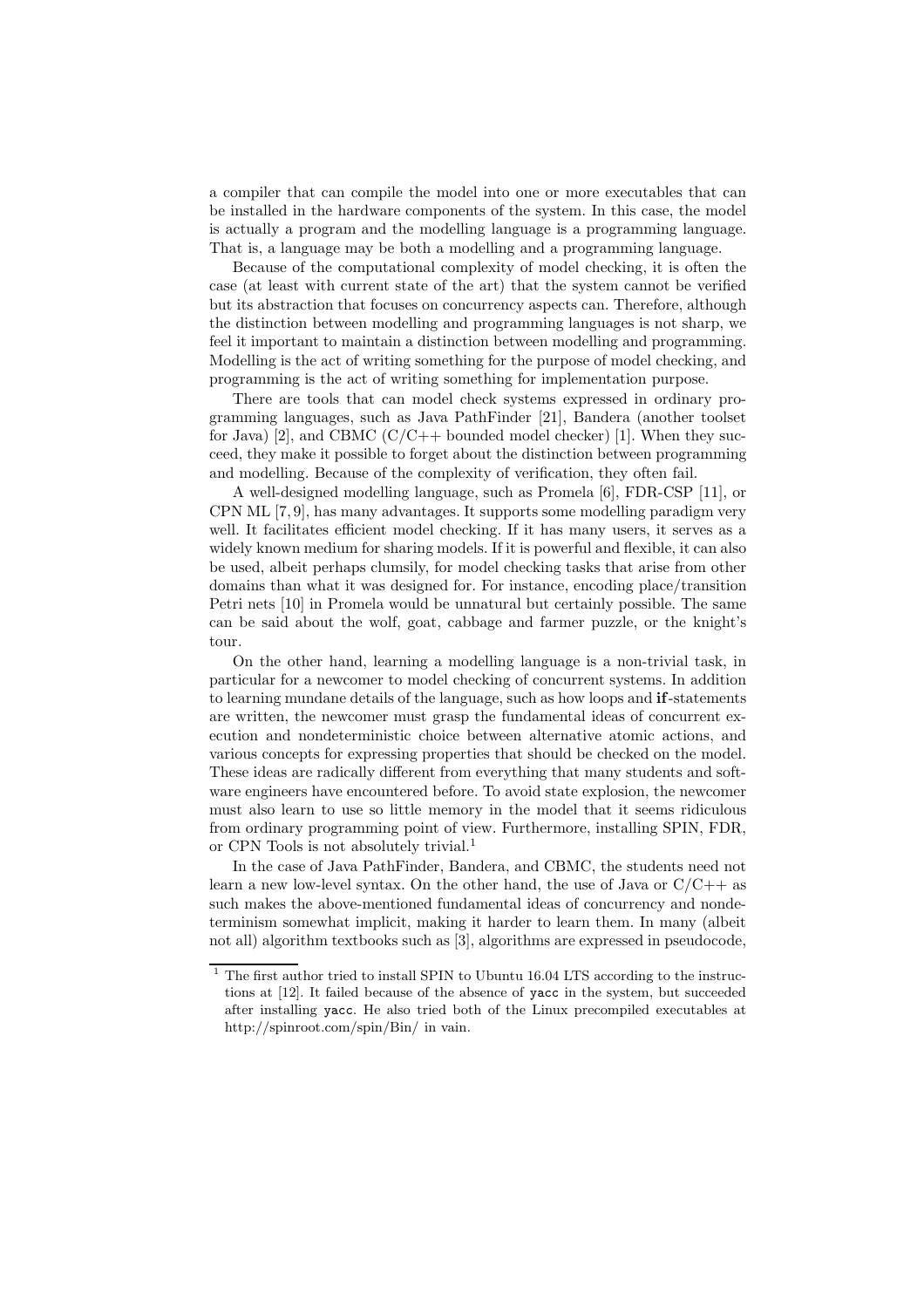to avoid hiding the essence behind low-level implementation issues. We believe that for the same reason, when introducing model checking to newcomers, it is advantageous to use a notation that brings concurrency and nondeterminism forward.

From the research point of view, to experiment with an idea, it may be necessary to make modifications to the input language or other features of the verification tool in use. SPIN is distributed freely in source form, so making such modifications is possible. However, because SPIN is a big program, making modifications to it is far from trivial.

It is often possible to express the state space construction problem in terms of guarded transitions that act on shared variables. That is, there is a set of variables, called state variables, and a set of transitions. A transition consists of a Boolean function on the state variables and of a (possibly complicated) piece of code that makes assignments to the state variables. The value of the former tells whether or not the transition is enabled. If the transition is enabled, then the latter may be executed, assigning new values to zero or more state variables, based on the earlier values of the state variables. This approach makes concurrency and nondeterminism explicit.

Petri nets are clearly an instance of this idea. The processes of Promela can be interpreted in these terms by treating the location of control of each process as an extra state variable. On-the-fly process creation goes beyond the basic version of this model. However, it need not be among the first topics that are taught to a newcomer in model checking.

It is the opinion, and to some extent also the experience, of the first author that it is easier for newcomers to learn the fundamentals of state spaces with guarded transitions on state variables, because they are so different from ordinary programming languages that the learner is not misguided by earlier intuition on sequential programs. For instance, it is sometimes hard for a newcomer to accept that a process may choose the second nondeterministic alternative (e.g., timeout) even if also the first (e.g., inputting a message) is enabled. It becomes less hard, if the alternatives do not look like an ordinary if-statement with else replaced by ::. Guarded transitions on state variables are also sometimes a very good formalism for experimenting with new model checking algorithms.

Of course, this does not mean that one should reject established modelling languages and switch to guarded transitions on state variables. It only means that sometimes there are valid reasons for using something else than an established modelling language.

The research that led to the present study started in autumn 2014 as an attempt to give students a small quickly written tool with which they could play with state space ideas, without having to install any program or learn any new syntax. The students had strong background in  $C_{++}$  [13] and sequential programming, varied but mostly rather weak background in theoretical aspects of software and computer science, and little background in concurrency. The idea was that students write the guards and assignment parts of guarded transitions in C++ (where the assignment parts are not restricted to just assignments, but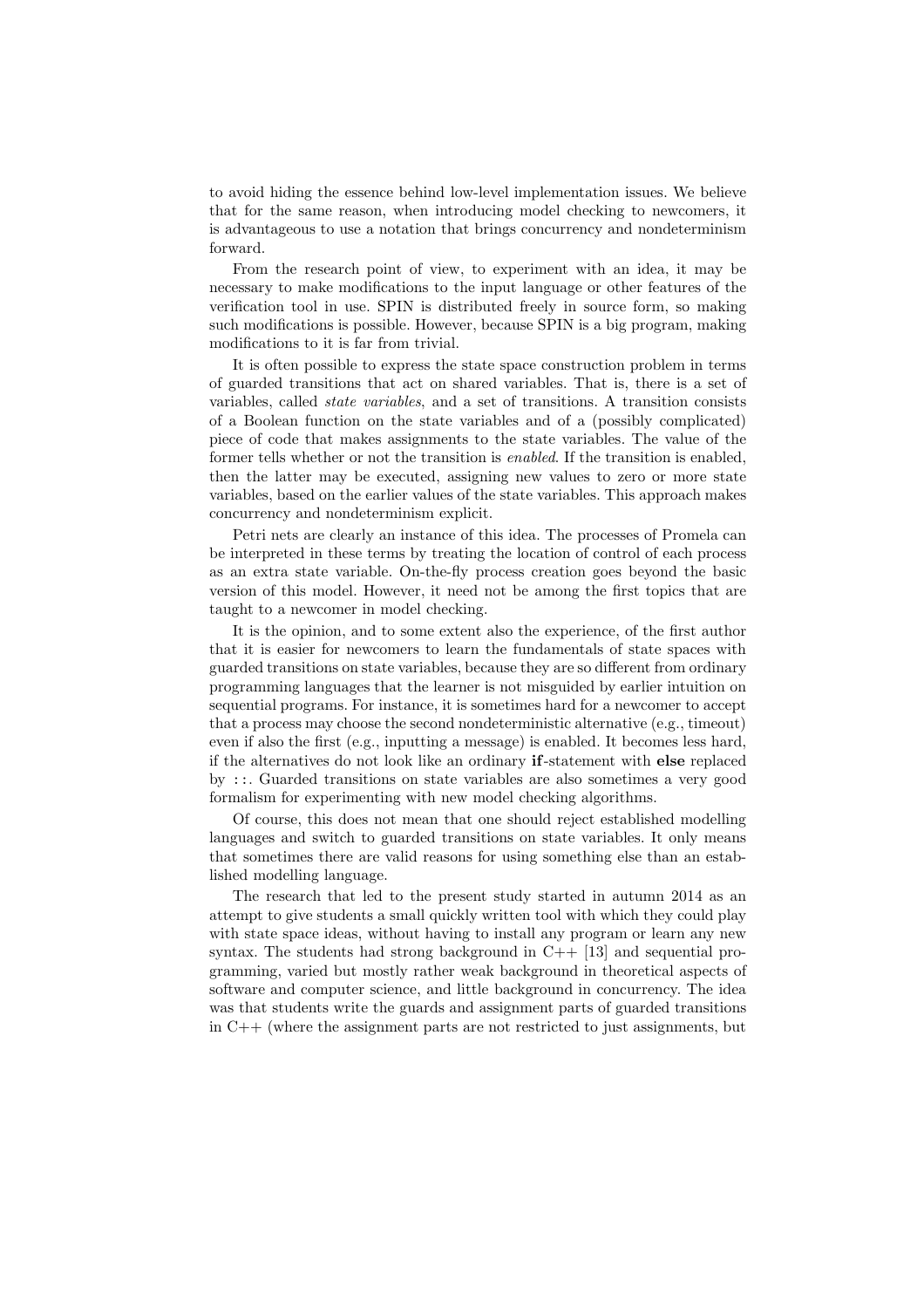may contain loops, etc.), and the file containing them is #included to a program written by the first author which constructs the state space. The students also write C++ functions that specify some correctness properties, the simplest example being a function that checks a state and either deems it good or returns an error message in the form of a character string chosen by the student.

This use of a programming language is fundamentally different from how Java or  $C/C++$  is used with Java PathFinder, Bandera, or CBMC. The latter aim at model checking implementations. Therefore, they use the semantics of the programming language as such. Our approach aims at expressing and model checking abstractions (in the sense discussed above). The semantics of concurrency and nondetermism are not picked from the native semantics of C++, but defined outside the definition of  $C_{++}$  and implemented as classes and other  $C_{++}$ mechanisms. The main goal was not to build a heavy-duty verification tool. Instead, it was to make it as easy as possible for newcomers to learn essential ideas behind model checking. Even so, the resulting tool is actually fast.

The first version of the tool suffered from serious weaknesses. Most importantly, the global state was represented as a single unsigned integer, forcing the students to represent state variables as bit segments within it. Despite this, the tool was pedagogically successful. Almost all students understood the idea of exhaustive search and became able to model such systems as the knight's tour, and most students succeeded in modelling a non-trivial concurrent system such as a token ring protocol. At the same time, the first author wanted to experiment with a new way [17, 18] of applying stubborn set / partial order methods, to solve the so-called ignoring problem [4, 14] much better than before. The tool proved suitable for this purpose.

To let the modeller use more than the 32 (or 64) bits of a single unsigned integer to represent the global state, a C++ class state var was written that looks like an ordinary variable to the modeller but behind the scenes operates on the data structure that stores the so far constructed states. As a consequence, all but one aspects of the modelling of concurrent systems and their correctness properties as systems of guarded transitions on state variables became simple and intuitive. The remaining problem was that often the transitions had to be modelled as complicated collections of switch- and if-statements. At that stage, the tool was given the name ASSET (A State Space Exploration Tool) and published [16].

Then it turned out that the complicated switch-statements can be avoided by representing the transitions with the aid of  $C_{++}$  lambda functions. The present study focuses on this idea.

Section 2 introduces the example system used in this study. In Section 3, it is modelled for ASSET. Natural modelling of transitions relies on two  $C_{++}$ classes written for this purpose. A straightforward version of them is shown in Section 4, and a faster but more complicated version is discussed in Section 5. Section 6 presents some measurements comparing the two implementations to each other and to a model based on the use of switch and if statements. There also is a tiny comparison to SPIN. The study is concluded in Section 7.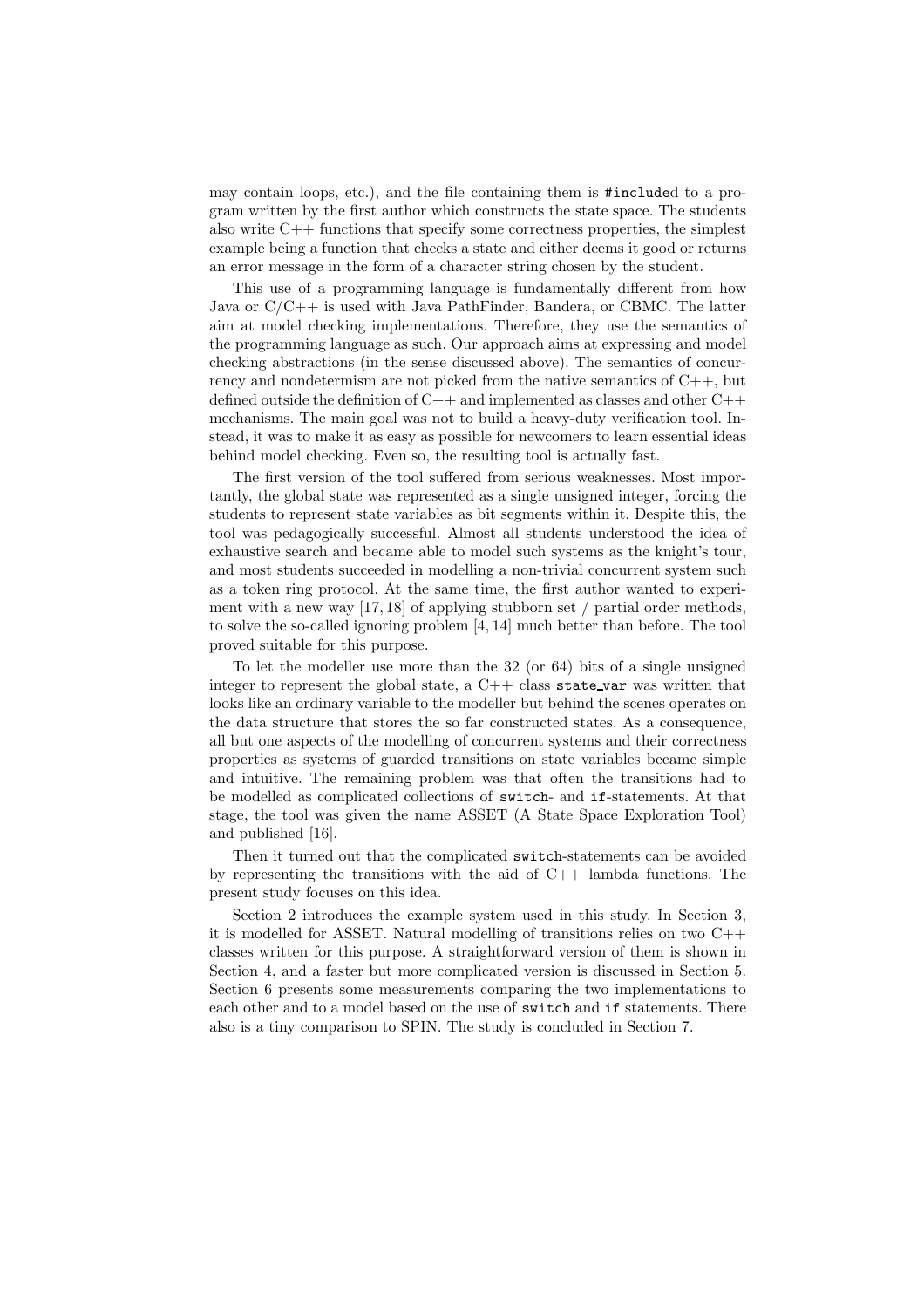

Fig. 1. Overall structure of the demand-driven token ring

#### 2 A Demand-Driven Token Ring

In this section we present the system that is used as the main example in this publication. It is from [15, 16], but we model it in a different fashion.

Fig. 1 shows its architecture. It is a demand-driven token ring consisting of *n clients*  $C_0, \ldots, C_{n-1}$  and *n servers*  $S_0, \ldots, S_{n-1}$ . There is precisely one token in the ring. Each client has a region in its code that is called critical section. The purpose of the system is to ensure mutual exclusion between the clients, that is, two clients must never be simultaneously in their critical sections. Client  $i$ requests for access to its critical section by executing the action  $r_i$ . If server i does not have the token, it obtains it as is described below. When it has the token, it grants client i the permission by executing  $g_i$ . Now client i is in its critical section. When client i leaves its critical section, it executes  $I_i$  to inform the server that it may now give the token to the next server.

When necessary, server  $i$  demands the token from the previous server by executing  $d_i$ . The demand progresses in the ring until it reaches the server in possession of the token. Let that server be number  $j$ . When server  $j$  no longer needs the token, it gives it to the next server by executing  $t_{i \oplus 1}$ , where  $j \oplus 1 = 0$ if  $j = n - 1$  and  $j ⊕ 1 = j + 1$  if  $0 \le j < n - 1$ . The token travels in the ring to server  $i$ . The servers through which it travels may serve their own clients before passing the token to the next server.

The clients can be easily described precisely. Fig. 2 left shows them as labelled transition systems. Each client has a terminal state (state 3) and a transition to it, to model the fact that a client need not request for access to its critical section if it does not want to. We will now discuss this detail a bit.



Fig. 2. The clients as labelled transition systems (left) and servers in pseudocode (right)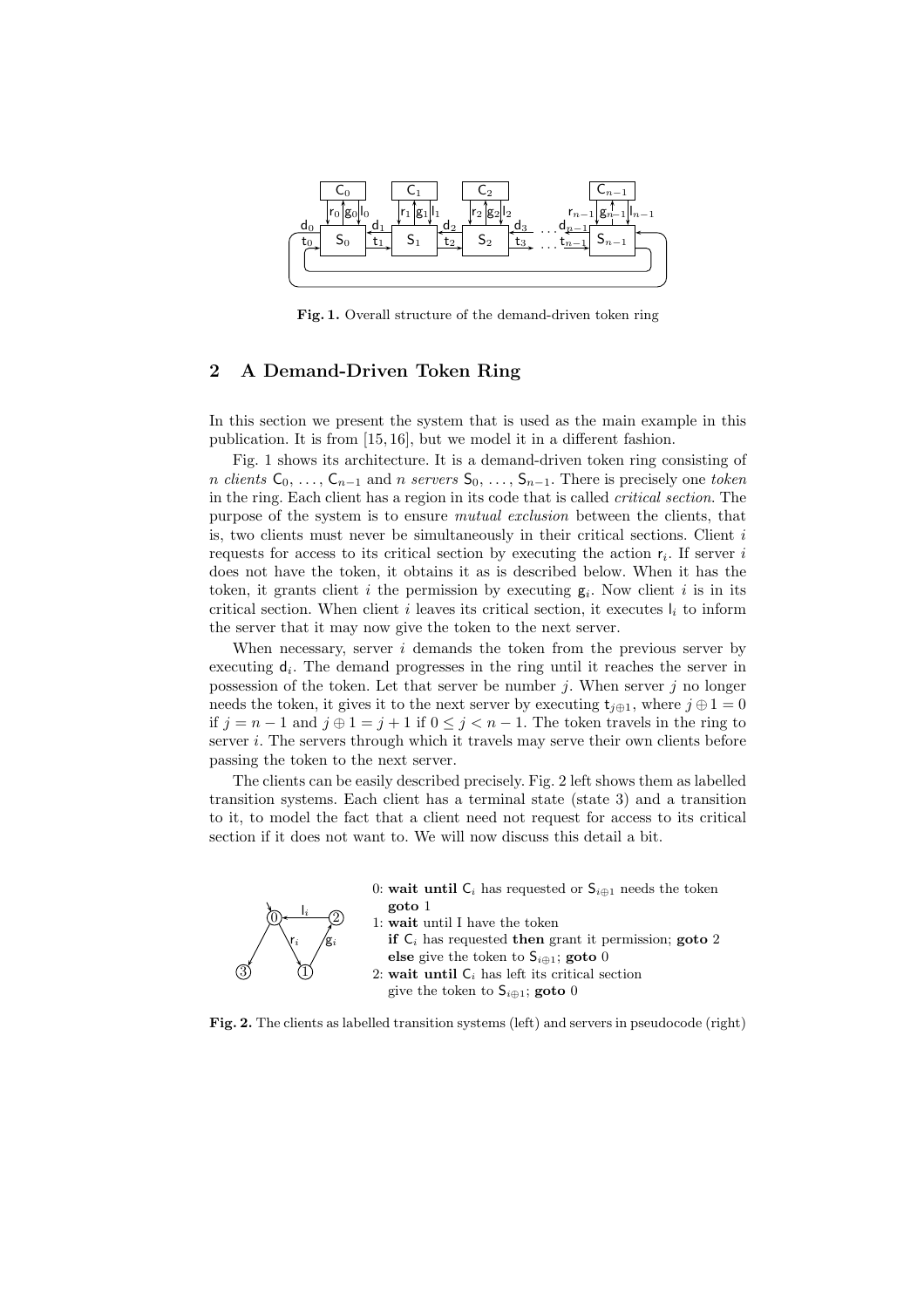The termination branch (or some other modelling trick) is necessary to avoid a modelling trap. Assume that after getting the token, each server always waits until its client makes a request, then serves the client, and only then passes the token forward. This is unacceptable, because it may take a long time before the client makes the request, forcing other clients to wait unnecessarily. What is worse, if the server's own client never requests, then other clients that have requested are never served. However, if a client consists of just an  $r_i-g_i-l_i-cycle$ , then this error is not caught. This is because then the model lacks the possibility of the server's own client not requesting in the described situation. The request transition is then enabled, and will therefore occur, if nothing else can happen in the system. The termination branch makes it possible for the request transition to not occur, resulting in a deadlock and thus revealing the error.

The typical way of solving the above-mentioned problem is the use of so-called weak fairness assumptions as described in [8]. However, the termination branch is also valid, and has certain advantages. It tends to make non-progress errors manifest themselves as illegal deadlocks instead of unfair cycles, making them technically easy to detect. It is also better compatible with so-called partial order / stubborn set methods that help keep the size of the state space manageable. It has a solid theoretical justification via the notion of stable failures in process algebras. Further discussion can be found in [19] or in Section 3 of [17, 18].

The labelled transition systems that represent the servers are too big and unintuitive to be shown here. (Please see [15] for a slight variant.) This is because the behaviour of a server depends on the presence or absence of a request by its client, the presence or absence of a demand for the token by the next server, whether the server itself has expressed such a demand, and whether it has the token. Fig. 2 right describes the servers via a mixture of a state machine and natural language. In the next section we will see a more precise description in the form of guarded transitions on state variables.

#### 3 An ASSET Model of the Example System

In this section we illustrate that, using  $C_{++}$  lambda functions, our example system can be expressed as a guarded transition model, in a readable fashion.

In many modern programming languages, libraries constitute an intermediate layer between a program and the core language. When a program uses, say, a sorting subroutine that is picked from a library, it gets a significant piece of code that is usually not counted as a part of the program, although it is not part of the core language either. If a better sorting subroutine becomes available, the program may be easily modified to use it.

Similarly, the model in this section relies on some facilities, one version of which will be developed in Section 4 and an alternative version in Section 5. We do not consider these facilities as part of the model proper, since they play a similar role as subroutines picked from a library. (We do admit, however, that we have not yet implemented them in the form of a library, nor made them as generic as they could be.) To verify the model, one only needs to have a  $C++$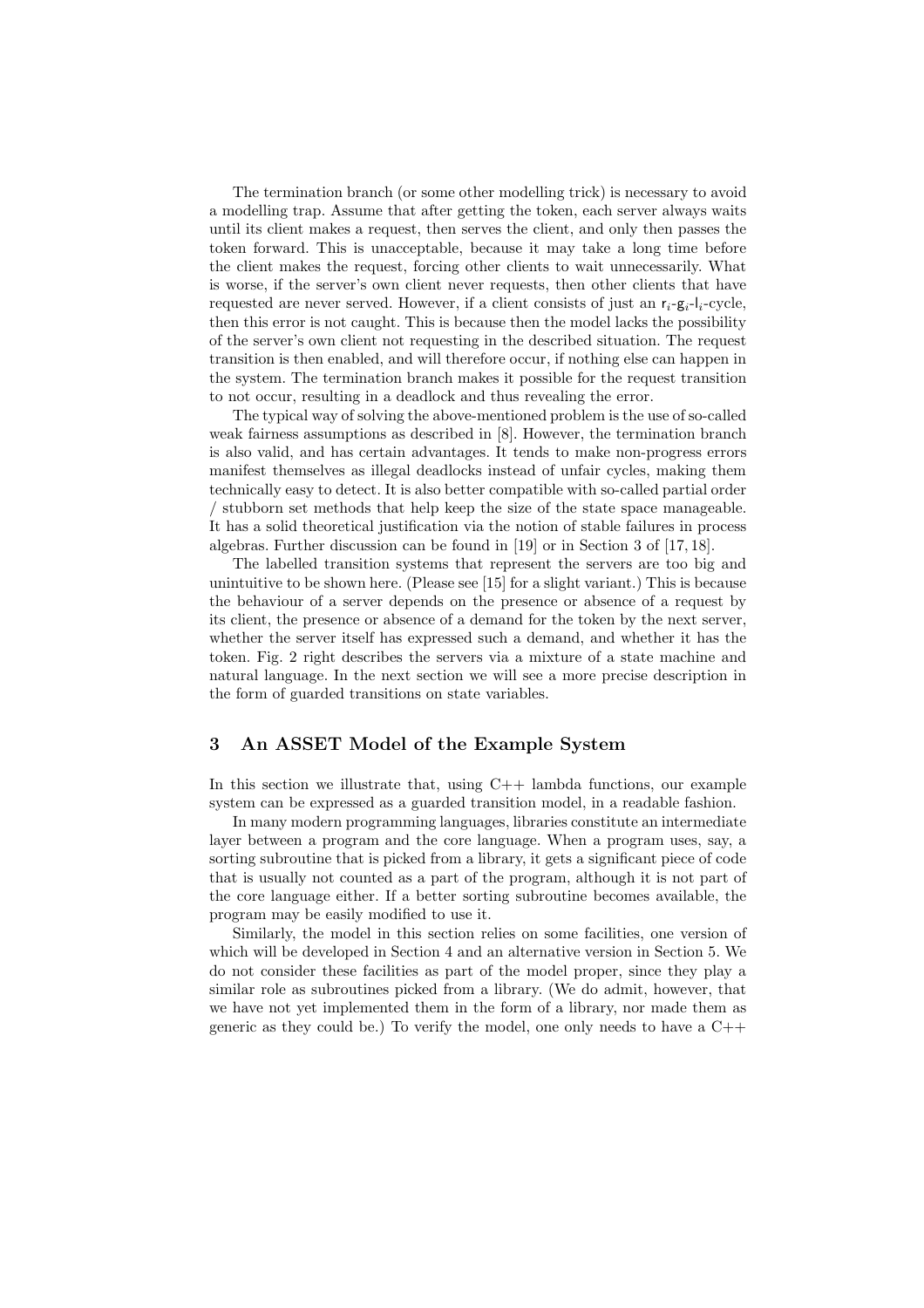compiler, download the program  $\texttt{asset}.\texttt{cc},^2$  copy the model with the supporting facilities to the file asset.model, compile asset.cc, and run the result.<sup>3</sup>

To model the system for ASSET, we first specify the size of the system. The simplest way to do this would be

const unsigned  $n = 6$ ;

However, to make it easier to experiment with systems of different sizes, we exploit C++ macros as follows:

```
#ifdef size_par
 const unsigned n = size_par;
#else
 const unsigned n = 6;
#endif
```
This means that if the compilation command specifies a value for size par. then it is used as the size of the system; and otherwise the size is 6. With the  $g$ ++ compiler, the value is given with the option -Dsize\_par=10 (with any natural number in the place of 10).

Next we introduce the state variables. Each client has four states:  $0 = id$ le.  $1 =$  requested,  $2 =$  critical, and  $3 =$  terminated. There are *n* clients. We model them with C[n], that is, an array named C whose indices run from 0 to  $n-1$ . The tokens are modelled with an array  $T[n]$  such that  $T[i]$  == true if and only if server  $i$  has the token. If we let the transitions of the server read the state of the client directly, then the server need not store the piece of information whether the client has requested or not. The same idea can be applied to the demand. These simplify the server so much that three states suffice:  $0 = \text{initial}$ ,  $1 =$  waiting for the token,  $2 =$  waiting for the client to leave its critical section. These states match Fig. 2 right. The following is written to the model:

```
enum { idle, requested, critical, terminated };
enum { initial, wait_token, wait_client };
state_var C[n], S[n];
state_bit T[n];
```
The only things above that are not readily available in  $C++$  are state var and state bit. They are classes that have been defined in asset.cc. From the point of view of the modeller, variables of their types look like ordinary 8-bit and 1-bit unsigned integer variables.

However, as was explained in [16], behind the scenes state var takes care of the memory management needed to store a state into the state space. The class state bit was added to ASSET when writing the present study. It is important to realize that from the point of view of ASSET, variables of these types do not store state information. Instead, all global states are stored in a C++ vector

 $^2$  http://users.jyu.fi/%7eava/ASSET/asset.cc

 $^3$  http://users.jyu.fi/%7eava/ASSET/run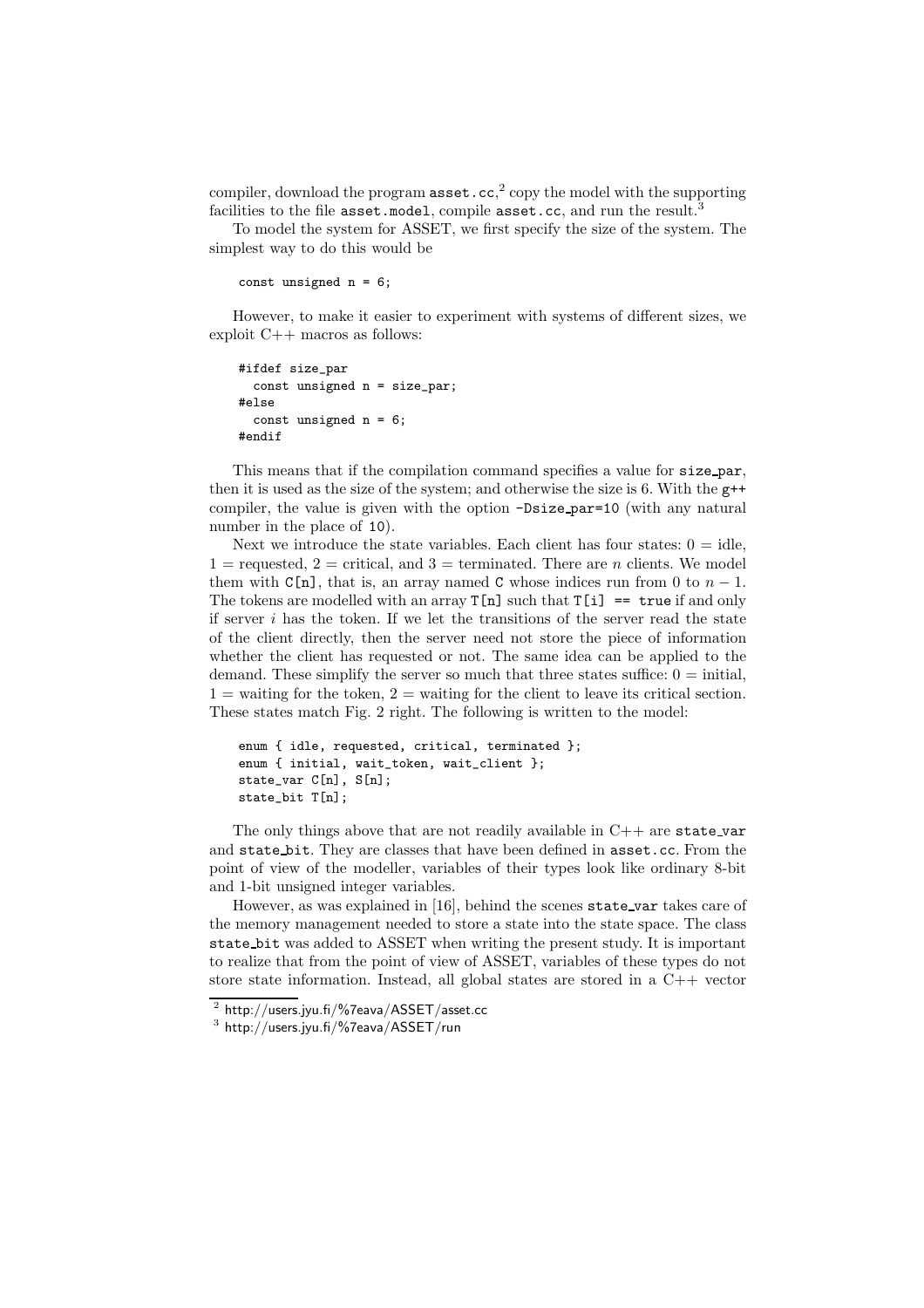of unsigned integers. (C++ vector is an array with some special services. Most importantly, it can be extended on-the-fly.)

An individual global state occupies some constant number of successive slots of the vector. A variable of these types only contains the information needed to access the value (as seen by the modeller) of the state variable from within the unsigned integers that represent a single global state. When the model uses a state variable, its value (as seen by the modeller) is accessed from one or another global state depending on the value of a variable that contains the index of the current global state. This variable is part of ASSET and not part of the model.

To fire a transition on a global state, ASSET (not always, see below) copies the state (as a sequence of unsigned integers) to a free sequence of slots, makes the latter be the current global state, and asks the model to fire the transition. If the transition is enabled, the model executes its body, potentially modifying the global state. ASSET checks whether the resulting state has been encountered before. If not, it is made an official state of the state space, the sequence of slots is permanently reserved for it, and a new free sequence of slots is acquired by extending the vector. If the model replies that the transition is disabled, ASSET tries the next transition without copying the state, because it has not changed, because the previous transition did not fire. This speeds up the processing of disabled transitions. We will see later that the processing speed of disabled transitions is important.

By default, all state variables hold initially the value 0, also known as false. However, there must initially be one token in the ring. Therefore, we write

void initialize $()$ { T[0] = true; }

How to write transitions nicely depends on the modelling paradigm and perhaps also on the system. Classes, macros, or other means may have to be defined. In this section we show the transitions of our example system. The first version of the classes and macros that we used is shown in Section 4. To illustrate experimentation with implementation ideas, in Section 5 we describe another, more complicated version of the classes that uses precisely the same representation of the transitions, but speeds up the construction of the state space. We also describe a small modification to the representation of the transitions that yields further speed-up.

The transitions of the clients are copied almost trivially from Fig. 2 left using the names of states. All transitions of the client except the termination transition are joint with the server. However, each of them has a natural direction of the signal, as shown by arrowheads in Fig. 1. Each transition is modelled at the tail of the arrow, that is, at the sender of the signal. Therefore, the transition that moves the client from requested to critical is modelled as a server transition.

```
client_tr clients[] = {
  client_tr( idle, terminated ), // termination transition
  client_tr( idle, requested ), // request access
  client_tr( critical, idle ) // leave critical
};
```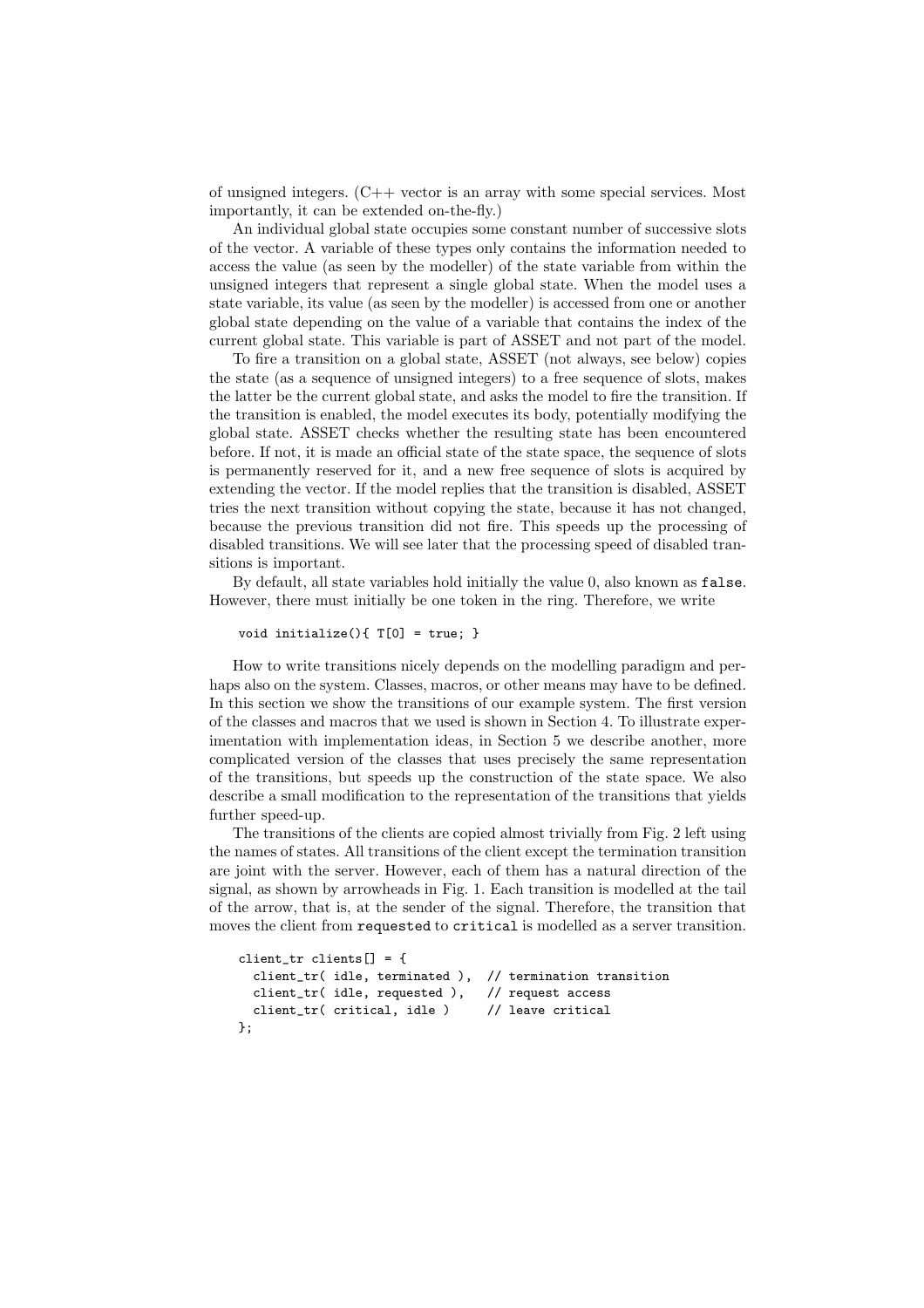```
server_tr servers[] = {
  server_tr(
    initial,
    GUARD(C[i] == requested || S[ next(i) ] == wait_token ),
   BODY(),
    wait_token
 ),
  server_tr(
    wait_token,
    GUARD(T[i] & C[i] == requested),
   BODY(C[i] = critical; ),
    wait_client
  ),
  server_tr(
    wait_token,
    GUARD( T[i] & C[i] != requested & S[ next(i) ] == wait_token ),
   BODY(T[i] = false; T[next(i)] = true; ),
    initial
 ),
 server_tr(
    wait_client,
    GUARD( C[i] != critical ),
   BODY(T[i] = false; T[next(i)] = true; ),
    initial
 )
};
```
Fig. 3. The transitions of the servers

The transitions of the servers are less trivial. We first need a simple helper function that, given the index of a server, yields the index of the next server.

inline unsigned next( unsigned i ){ return ( i+1 ) % n; }

The transitions of the servers are shown in Fig. 3. Each of them consists of four components: tail state, guard, body, and head state. A transition is enabled if and only if the control of the server is at the tail state and the guard evaluates to true. When the transition occurs, it executes the body and moves the control of the server to the head state.

The first transition moves the server from initial to wait token when there is a reason for that, that is, its own client has requested or the next server needs the token. When the token is available, the second transition moves the client to its critical section, provided that it has requested for access. If it has not requested for access but the next server needs the token, and the current server has it, then the current server gives the token to the next server and returns to its initial state. The fourth transition is enabled when the server is waiting for the client to leave its critical section, and the client has done so. When it occurs, the server gives the token to the next server and returns to its initial state.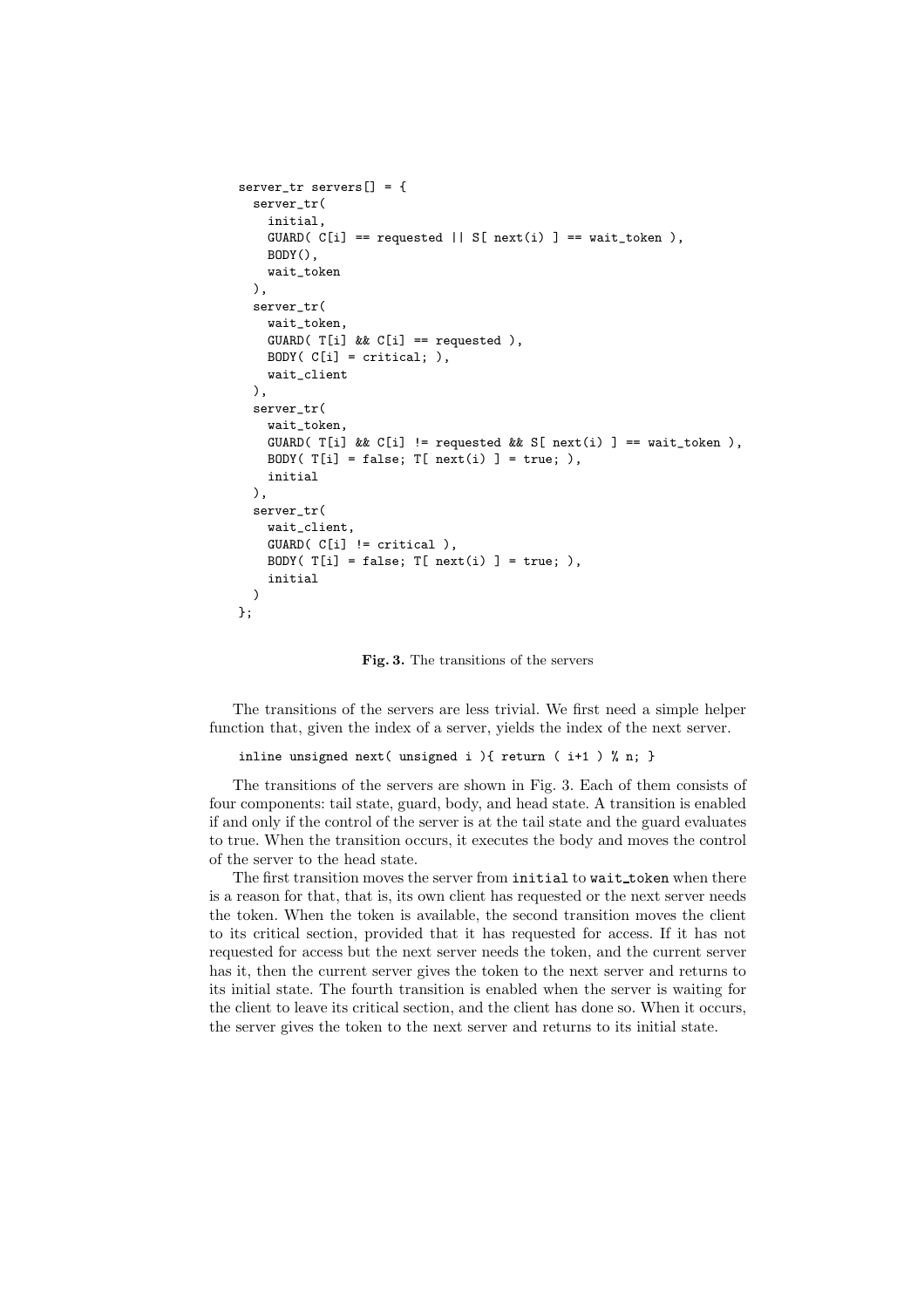After serving its client, the server pushes the token to the next server even if the latter has not demanded. This prevents the system from executing an infinite cycle, where a client requests and its server serves it again and again, while some other client has requested but is never served. In the system as it is in Fig. 3, after a client is served, the token must circulate the ring before the same client may be served again. This guarantees that the other clients will be served if they want.

The verification tool must also be given some properties to check. We first describe mutual exclusion via a feature that makes ASSET check every state that it has constructed. The #define switches this feature on. The function counts the number of clients that are in their critical sections, and returns an error message, if and only if that number is at least two.

```
#define chk_state
const char *check_state(){
  unsigned cnt = 0;
  for( unsigned i = 0; i < n; ++i ){ if(C[i] == critical ){ ++cnt; } }
  if( cnt >= 2 ){ return "Mutual exclusion violated"; }
  return 0;
}
```
To see that this function works, we temporarily changed the initialization function so that it puts two tokens to the system:  $T[n/2] = T[0] = true$ ; As a consequence, ASSET reported !!! Safety error: Mutual exclusion violated and printed the sequence of states of an execution that led to the error. ASSET prints each state using a function provided by the modeller. So the modeller has full control on how each state is printed. Because the sequences leading to errors may be long, it is often a good idea to print states so densely that one line suffices. In our experiments we used the following function that encodes the local states of clients and servers as characters.

```
const char Cchr[] = { '-', 'R', 'C', ' ' }, Schr[] = { 'i', 't', 'c' };
void print_state(){
  for( unsigned i = 0; i < n; ++i ){
    std::cout << Cchr[ C[i] ] << Schr[ S[i] ];
    if( T[i] ){ std::cout << '*'; }else{ std::cout << ' '; }
  }
  std::cout \langle \cdot \rangle \;
}
```
With  $n = 6$ , the sequence of states mentioned above is as follows. The two tokens are shown as \*. They are permanently at positions 0 and 3. We have added comments that describe what happened in each transition. "to CS" abbreviates "to its critical section".

```
-i*-i -i -i*-i -i Initial state
-i*-i -i Ri*-i -i Client 3 requested.
Ri*-i -i Ri*-i -i Client 0 requested.
```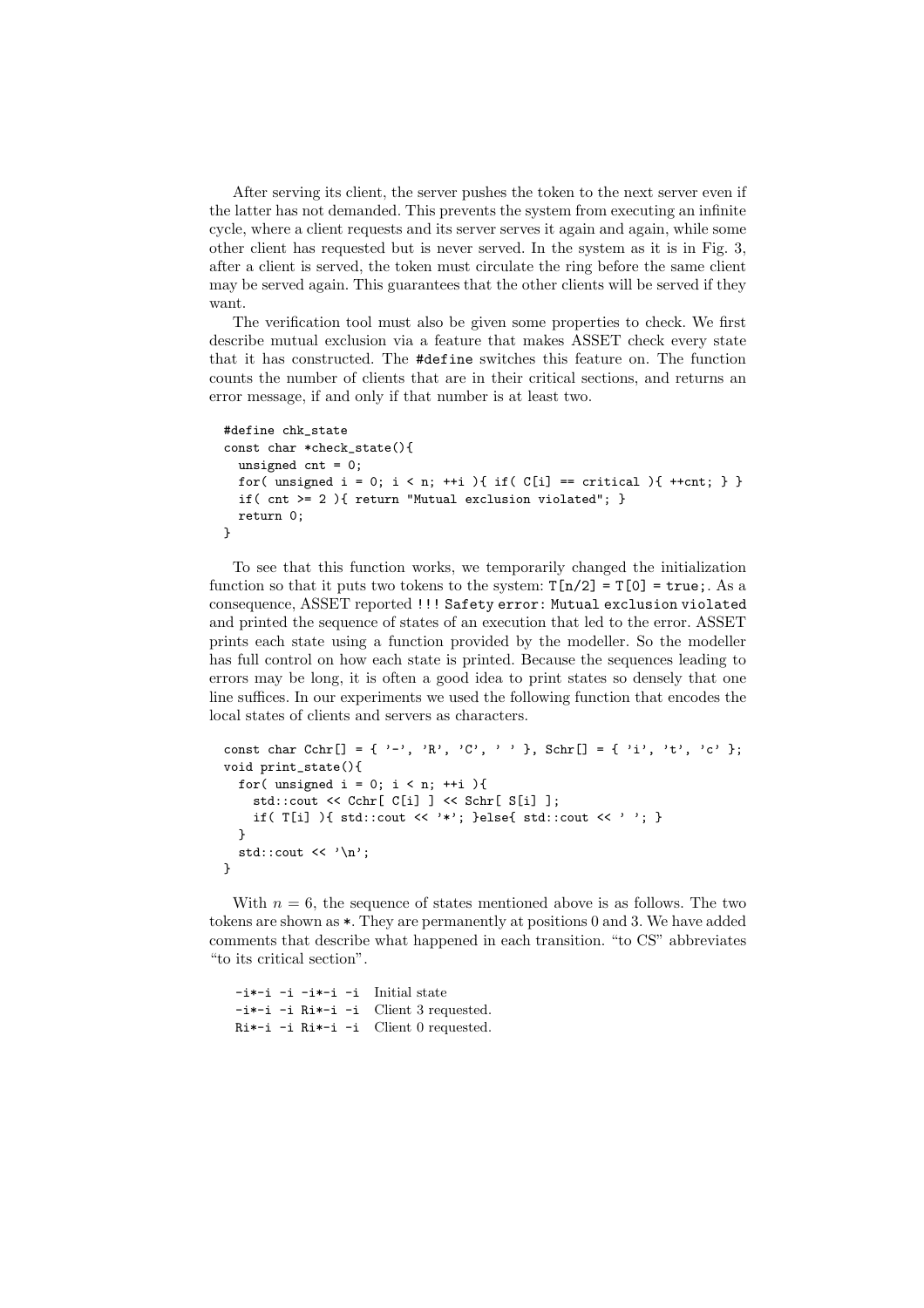```
Ri*-i -i Rt*-i -i Server 3 moved to wait token.
Ri*-i -i C*-i -i Server 3 moved to wait-client, taking client 3 to CS.
Rt*-i -i Cc*-i -i Server 0 moved to wait token.
Cc*-i -i Cc*-i -i Server 0 moved to wait client, taking client 0 to CS.
```
We also used a function that verifies that when the system has terminated, all clients have terminated on purpose instead of being blocked. If the initialization function is changed so that it puts no token to the system, then ASSET reports !!! Illegal deadlock: Client not terminated and shows a sequence of states where one by one, all clients move to requested.

```
#define chk_deadlock
const char *check_deadlock(){
  for( unsigned i = 0; i < n; ++i ){
    if( C[i] != terminated ){ return "Client not terminated"; }
  }
 return 0;
}
```
We mentioned earlier that after serving its client, the server pushes the token to the next server even if the latter has not demanded. To illustrate that this is important, we temporarily removed the latter  $T[i] = false$ ;  $T[next(i)]$ ] = true; and permanently added the following checking function. It verifies that the system has no infinite execution where client 0 stays permanently in requested. This fails in the intentionally broken system, causing ASSET to report !!! Must-type non-progress error together with a long sequence of states that ends with a cycle where server 5 repeatedly serves client 5 while client 0 is in requested. The other clients have terminated and all servers other than 5 are waiting for the token.

```
#define chk_must_progress
bool is_must_progress(){ return C[0] != requested; }
```
An implementation of client tr and server tr will be described in the next section, and a faster, more complicated implementation in Section 5. The code fragments in this section together with either implementation constitute a complete model that ASSET can check. Our claim is that for a person who knows  $C++$  and the basics of state spaces, the model in this section is reasonably easy to follow. It is also reasonably easy to make experiments by making modifications to the model. The classes in the next two sections are more difficult, but they can be re-used in other models.

#### 4 Simple Transition Classes

In this section we describe a simple version of the generic facilities that the model in the previous section uses. The idea is that in the future, there would be a library from which these and other similar facilities could be picked. The next section discusses a more advanced alternative.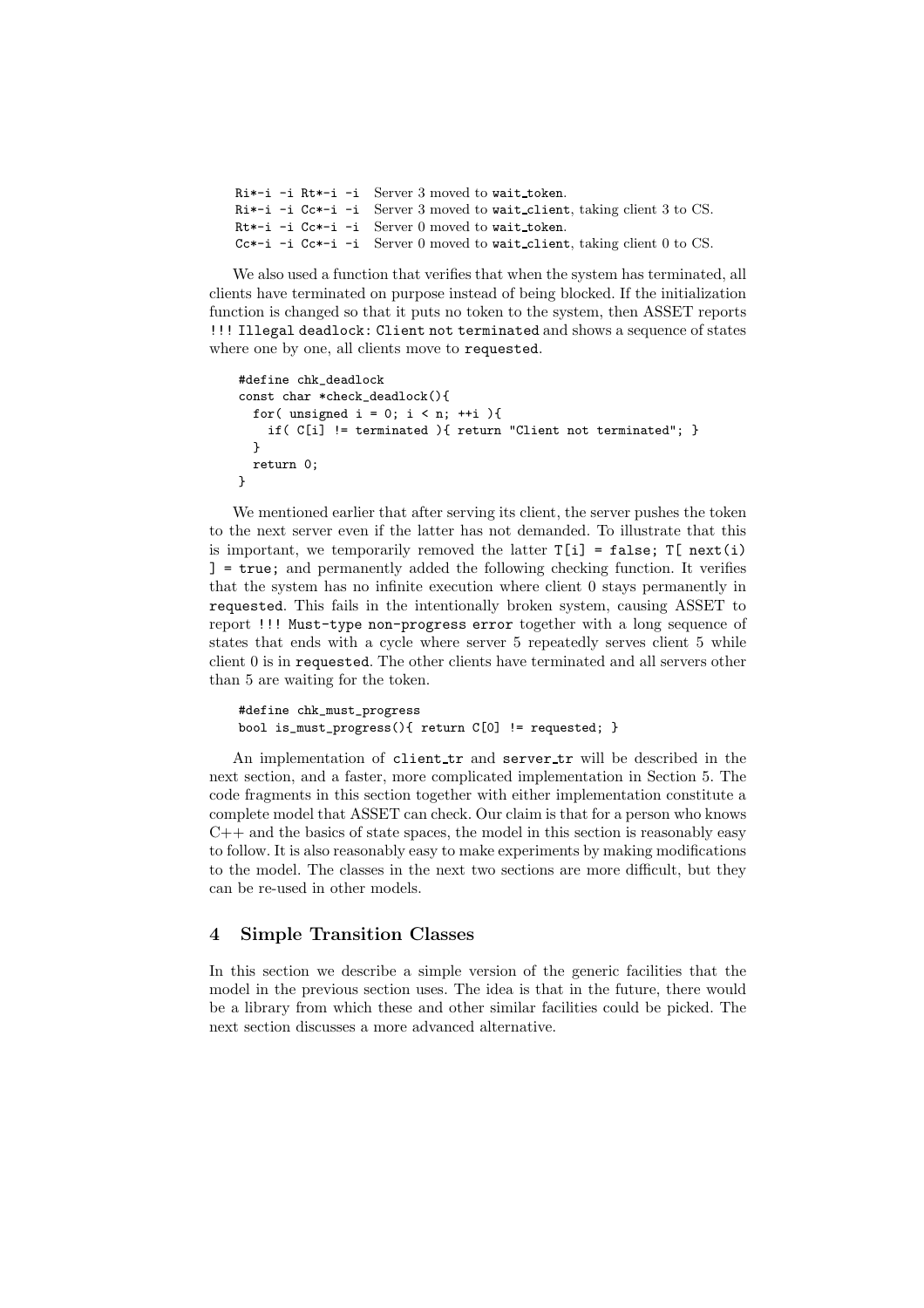```
typedef bool (*guard_type)( unsigned );
typedef void (*body_type)( unsigned );
#define GUARD(x) \{ [] (unsigned i) {return x; } }
#define BODY(x) { [] (unsigned i) \{x\} }
class server_tr{
 unsigned tail, head; guard_type guard; body_type body;
public:
 static unsigned cnt;
 server_tr(
    unsigned tail, guard_type guard, body_type body, unsigned head
  ): tail( tail ), head( head ), guard( guard ), body( body ) { ++cnt; }
  bool operator()( unsigned i ) const {
    if(S[i] != tail || !guard(i) ){ return false; }
    body( i ); S[i] = head; return true;
 }
};
unsigned server_tr::cnt = 0;
```
Fig. 4. The server transition facilities

The facilities needed by the transitions of the server are shown in Fig. 4. A guard is a function that takes the index of the server and returns a Boolean value, and a body is a function that takes the index of the server and returns nothing. First these two types of functions are given names. Then two macros are shown that facilitate intuitive syntax for the guards and bodies. Each guard and body is a  $C_{++}$  lambda function, that is, a  $C_{++}$  function that has no name. In the definition of a lambda function, [] (or something more complicated) appears in the place of the return type and name of the function.

Each server tr object consists of four components: the tail state, the head state, the guard and the body. The execution of a server transition is defined by bool operator(). If the current local state of the server is not the same as the tail state of the transition, the execution terminates immediately returning false, indicating that the transition is not enabled. In the opposite case (that is, if these two states are the same), the guard is evaluated. If the guard returns false, then again the execution terminates returning false. In the opposite case, the transition is enabled. Then the body of the transition is executed, the head state is made the current local state of the server, and true is returned.

With the aid of cnt, the class counts the number of server transitions that are created. (Being an array instead of a vector, servers has no size operator.) The last line initializes cnt to 0. The three lines above bool operator() copy the tail and so on from the command that creates a server transition, to the corresponding fields of the object. They also increment cnt.

The class client tr is simpler. It only contains tail, head, cnt, and the operations that manipulate them.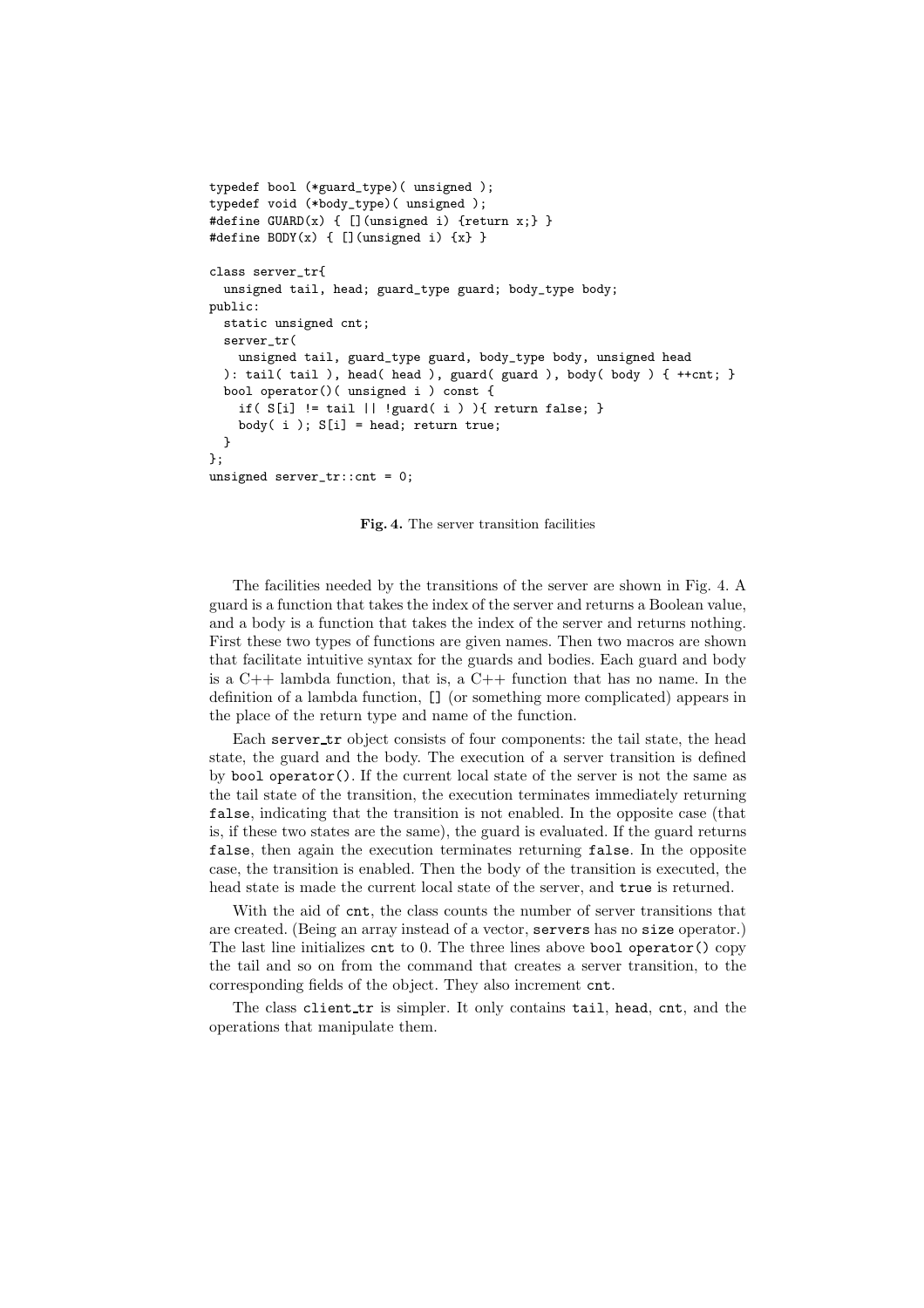```
unsigned nr_server_tr = 0;
unsigned nr_transitions(){
  initialize();
 nr\_server\_tr = server\_tr::cnt * n;return nr server tr + client tr::cnt * n;
}
bool fire_transition( unsigned i ){
  if( i < nr_server_tr ){
    return servers[ i % server_tr::cnt ]( i / server_tr::cnt );
 }
 i -= nr_server_tr;
 return clients[ i % client_tr::cnt ]( i / client_tr::cnt );
}
```
Fig. 5. The firing of transitions

We have described how the client and server transitions become stored in the arrays clients[] and servers[]. We still have to explain how ASSET uses these arrays when constructing the state space. Fig. 5 shows the code that implements this functionality.

Before starting to construct the state space, ASSET calls  $nr_$ transitions $(),$ to obtain the number of transitions in the model and to perform whatever initialization is needed. The function calls the initialization function discussed in Section 3, computes the total number of transitions as seen by ASSET, and computes the total number of server transitions as seen by ASSET for a reason that will be discussed soon. The number of client transitions that we wrote is in  $client\_tr::cnt$ , and similarly for the server. The total number of transitions that we wrote is the sum of these. However, from the point of view of ASSET, the transitions of each client and server are distinct from the transitions of any other client or server, although we modelled them as parameterized transitions that got the index of the client or server as the parameter. Therefore, for AS-SET, both numbers of transitions must be multiplied by the number of servers. Let M denote the total number of transitions as seen by ASSET.

ASSET tries to fire a transition by calling fire transition with the number of the transition as a parameter. If it returns false, then ASSET treats the transition as disabled. If it returns true, then ASSET assumes that the transition was enabled and has been executed, changing the values of zero or more state variables. If this happens when ASSET is in the state space construction mode, then ASSET behaves like any state space construction tool, that is, checks whether the resulting state has been encountered before, and, if not, stores it in the state space. Then it either copies the original state to a fresh working area and tries the next transition on it or, if all transitions have been tried on the state, chooses the next state for processing.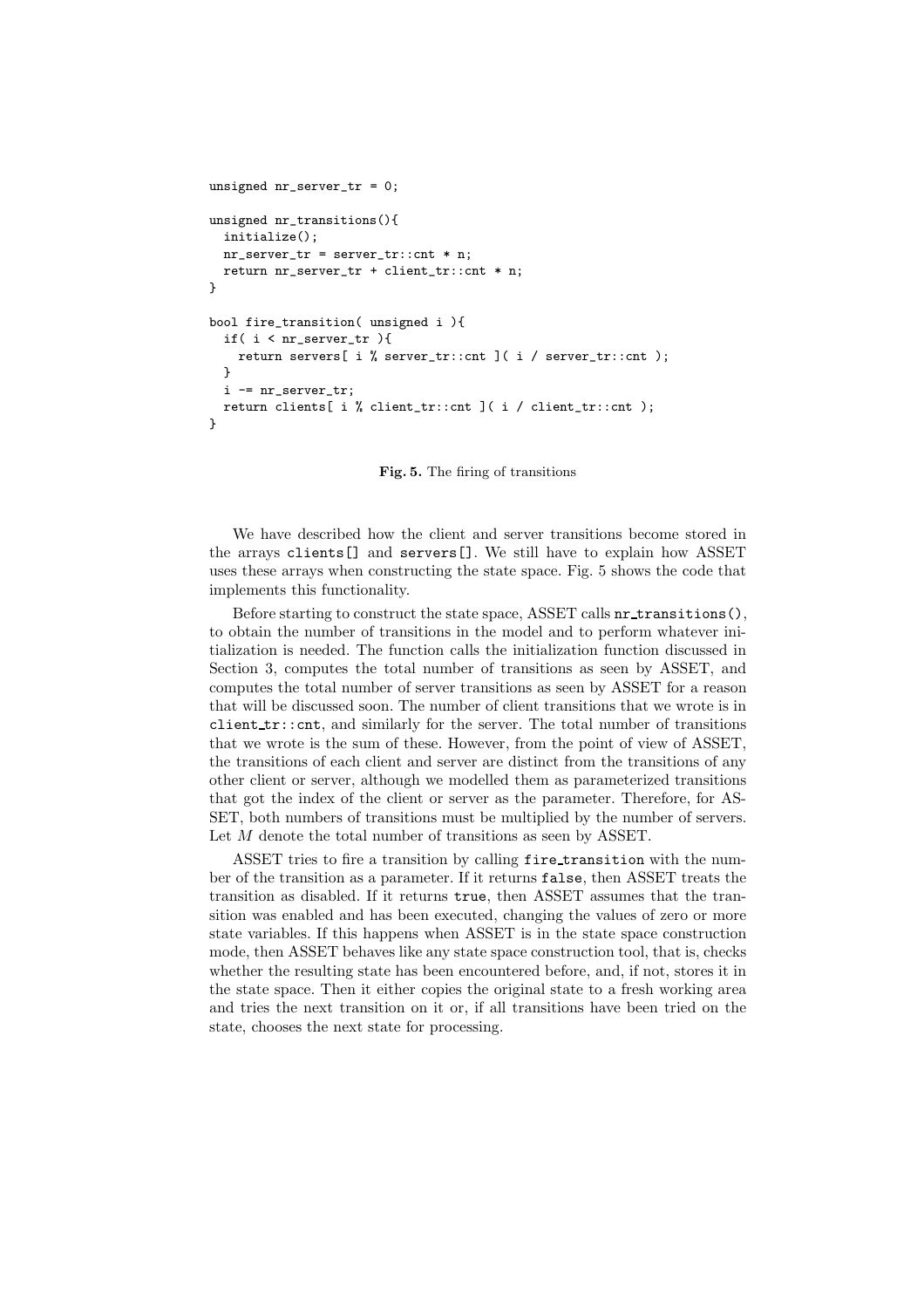For fast access, the total number of server transitions, as seen by ASSET, is stored in the global variable  $nr$ -server-tr. Let that number be denoted with m. Let s denote the number of server transitions that we wrote (that is,  $s = 4$ ). So  $m = ns$ . Transition numbers from 0 to  $m - 1$  correspond to the servers. Using the modulus operator and integer division, fire transition splits the number to a number in the range from 0 to  $s - 1$  and another in the range from 0 to  $n-1$ . The former is used for picking a transition from the array servers, and the latter is given to the picked transition as a parameter. That is, the latter is the index of the server. The transition is executed by invoking the () operator, and the returned Boolean value is forwarded to ASSET as the return value of fire transition.

Transition numbers from  $m$  to  $M-1$  correspond to the clients. The function fire transition first subtracts  $m$  from them and then processes them similarly to the transition numbers that correspond to the servers.

The transition classes developed in this section can be thought of as a middle layer between the model and the ASSET tool. Further classes could be developed for different needs. For instance, there could be a non-parameterized class to model processes that, unlike our clients and servers, exist in only one copy. Writing a class may be non-trivial, but after it has been written, it may be easily usable in many different models. This is analogous to data structure and algorithm libraries.

#### 5 Faster Transition Classes

In the design of the transition classes in the previous section, simplicity was preferred over performance. First, lambda functions are slower than the methods used in ASSET models until now. Before the present study, individual transitions were written as branches of if and switch statements that direct the control to the right transition on the basis of the number of the transition and the local states of the clients and servers. The statements were inside fire\_transition. In the present study, the execution of an enabled server transition involves the invocations of two functions whose addresses are picked from an array. This introduces overhead.

Second, from the point of view of ASSET, the model in Sections 3 and 4 contains 7n transitions, three for each client and four for each server. Because a server transition is disabled if its tail state is different from the current local state of the server, and because the guards of the second and third transition of the server are in contradiction, at most one of the four transitions of a server can be simultaneously enabled. For a similar reason, at most two transitions of a client can be simultaneously enabled. This means that during state space construction, numerous calls to fire\_transition are made that yield false because of the local state of the client or server. In switch-based models, transitions with different tail states may share the transition number, reducing the number of unproductive calls to fire transition.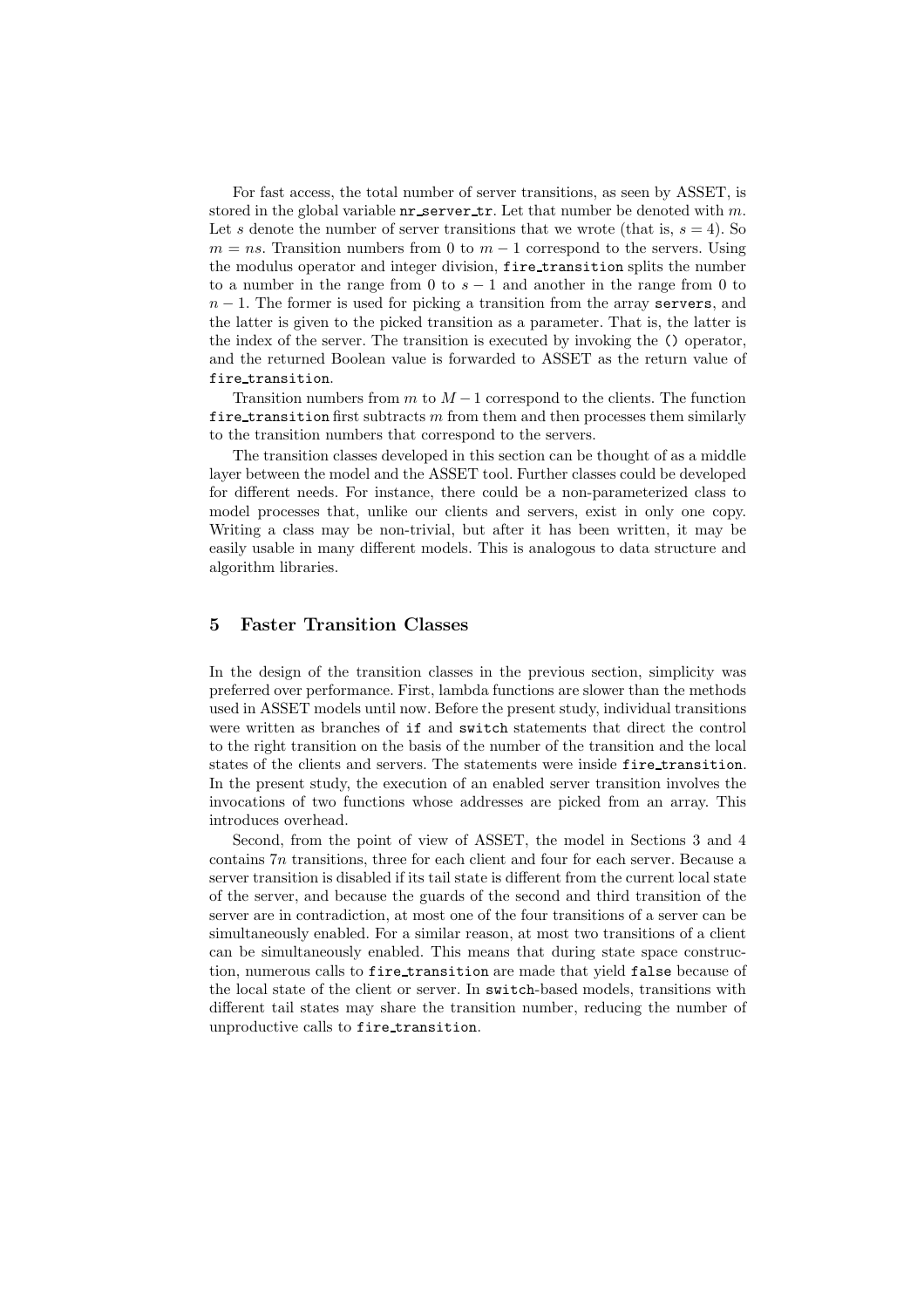To obtain information on the magnitude of these phenomena, we implemented four additional models. By Simple we refer to the model developed in the previous sections. Switch3 uses if and switch statements in the traditional, optimized manner. Also Switch7 uses if and switch statements, but it uses the same, non-optimal numbering of transitions as Simple. Lambda4 and Lambda3 exploit an improved way of using lambda functions that we will develop in this section. Lambda4 uses precisely the same transition specifications as Simple, but uses only 4n transition numbers. In Lambda3, the two transitions that start at wait token have been merged. Like Switch3, it uses  $3n$  transition numbers.<sup>4</sup>

The idea is to reduce the number of ASSET transition numbers and eliminate the tests on the tail states of transitions by sharing transition numbers between transitions with different tail states. The transitions (as seen by the modeller) of a server are partitioned to levels. The transitions on the same level share an ASSET transition number. Each level contains precisely one transition for each local state of the server, but this transition may be a special transition  $\wp$  that is never enabled.

Consider the introduction of a new transition whose tail state is  $t$ . Location t on level 0 is checked, then on level 1 and so on, until a location containing  $\wp$ is found or the levels are exhausted. In the latter case, a new level is introduced and all its locations are initialized with  $\varphi$ . In both cases, then the new transition is stored on location  $t$  on the level.

When ASSET tries to fire transition number  $k$  where  $k$  is in the range for the server transitions, the index i of the server and the level  $\ell$  are computed using integer division and modulus by the number of the levels. Then the current local state of the server (that is, S[i]) is used to pick the right transition on the chosen level. This takes place by using  $s\ell + S[i]$  to index an array, where s is the number of local states of the server, that is,  $s = 3$ . So this is a constant time operation. Next the guard of the transition is evaluated. If it yields true, the head state of the transition is assigned as the current local state of the server, and the body of the transition is executed. These two actions are executed in this order to make it possible for the body to override the default head state. This feature is needed in merging the two server transitions whose tail state is wait token.

Transitions of the clients are partitioned to levels in a similar fashion. Before sending an ASSET transition number to the firing function of client tr, the total number of server transitions is subtracted from it, to make the range of numbers as seen by client\_tr start from 0.

An idea of how complicated this optimized approach is can be obtained from the fact that Simple consists of 158 lines of code (including comments), Lambda4 of 208, and Lambda3 of 205.

The number of levels needed by a process is the maximum number of transitions of the process that may be simultaneously enabled. It can thus be thought of as the degree of nondeterminism of the process. This is not necessarily the same as the maximum outdegree of a local state of the process, because two

<sup>4</sup> http://users.jyu.fi/%7eava/ASSET/MWML/simple.cc, switch3.cc, and so on.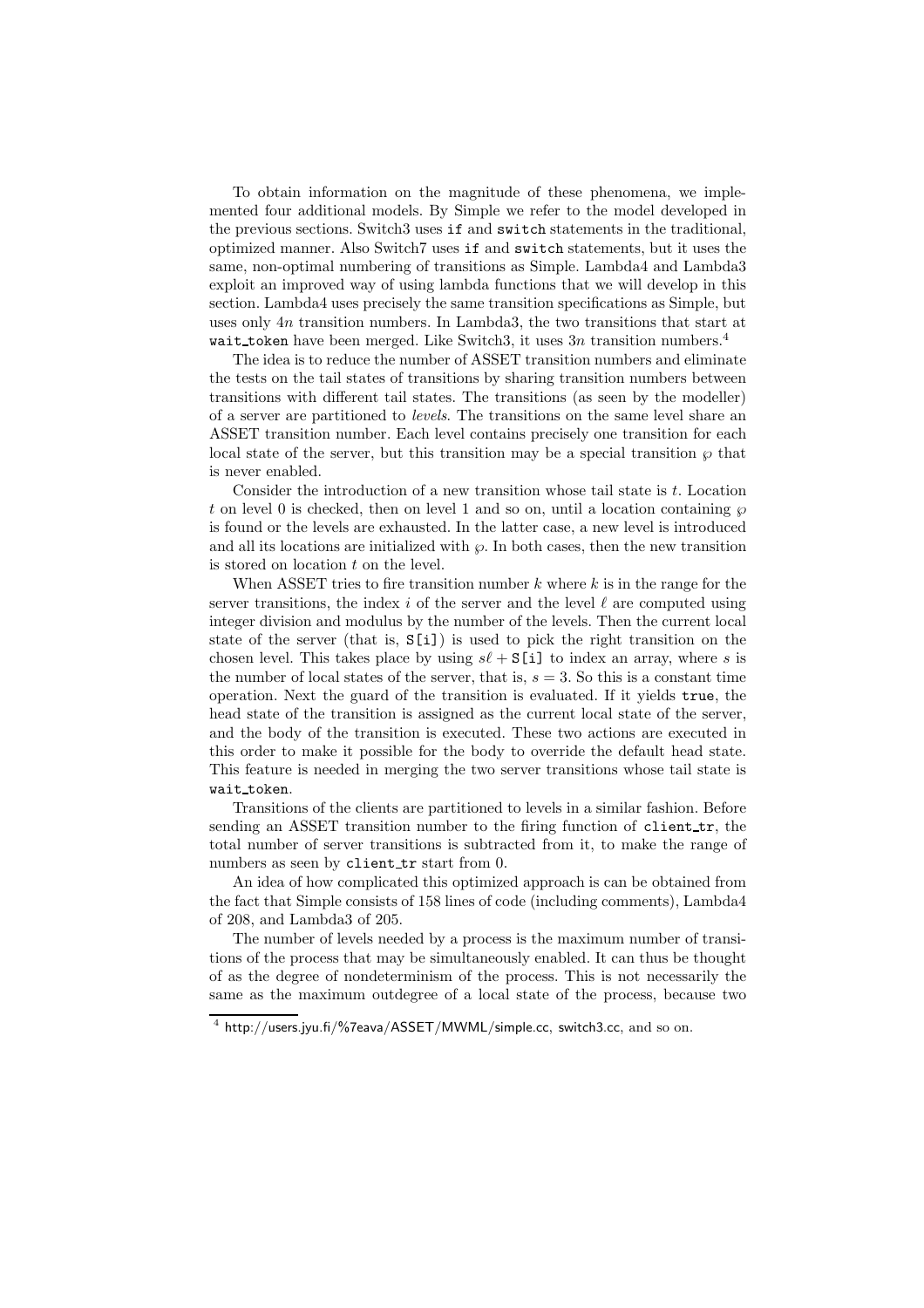#### Table 1. Running times

|  |  |  | $n$ hash Simple Lambda4 Lambda3 Switch7 Switch3 seconds |  |  |  |  |
|--|--|--|---------------------------------------------------------|--|--|--|--|
|--|--|--|---------------------------------------------------------|--|--|--|--|

|  |  | $\begin{tabular}{cccccc} 7 & 23 & 1.38 & 1.27 & 1.18 & 1.22 & 1.00 & 3.33 \\ 7 & 24 & 1.37 & 1.27 & 1.19 & 1.24 & 1.00 & 3.28 \\ 8 & 23 & 1.31 & 1.23 & 1.19 & 1.10 & 1.00 & 45.7 \\ 8 & 27 & 1.44 & 1.34 & 1.27 & 1.15 & 1.00 & 29.6 \\ 9 & 27 & 1.26 & 1.19 & 1.17 & 1.11 & 1.00 & 3$ |  |  |
|--|--|-----------------------------------------------------------------------------------------------------------------------------------------------------------------------------------------------------------------------------------------------------------------------------------------|--|--|
|  |  |                                                                                                                                                                                                                                                                                         |  |  |

transitions that share their tail state may have mutually exclusive guards. The two server transitions that start at wait token are an example of this.

The degree of nondeterminism is typically small, often 1 or 2. On the other hand, with the simple technique of the previous section, the number of ASSET transition numbers used by a process is the same as the total number of transitions of the process. This number is 3 for our clients and 4 for our servers, but it is often bigger. For instance, the sender of the self-synchronizing alternating bit protocol in [20] has 22 transitions and its degree of nondeterminism is 2. Therefore, one might expect that the levelling technique of this section might yield significant savings with that protocol, but not necessarily with the example of the present study. The next section reports what happened in our measurements.

#### 6 Measurements

Although our main motivation was pedagogical, it is important that the tool is not woefully slow. In this section we demonstrate experimentally that it is actually quite fast. On the other hand, the effect of the improvements in Section 5 over the implementation in Section 4 will turn out not big on our example.

We analysed the five models introduced in the previous sections with  $n =$ 7,  $n = 8$ , and  $n = 9$ , with various hash table sizes. (Hash table is the data structure from which ASSET checks whether a newly constructed state has been encountered before.) For each  $n$ , each of the models has the same number of reachable states and edges. These numbers are shown below. An observation that we will refer to in the sequel is that the number of edges is roughly  $1.04n$ times the number of states.

| $n_{\cdot}$ |  |                                              |
|-------------|--|----------------------------------------------|
|             |  | states   2939328 20155392 136048896          |
|             |  | edges   21 500 640 167 588 352 1 267 270 272 |

Table 1 shows the times it took to construct and analyse the state spaces by ASSET on a machine with 3.60 GHz clock rate and 16 gibibytes of memory. The analysis algorithm tries to fire each transition twice on each reachable state: first to construct the set of reachable states as usual, and then as a part of an algorithm that checks the property specified by is must progress.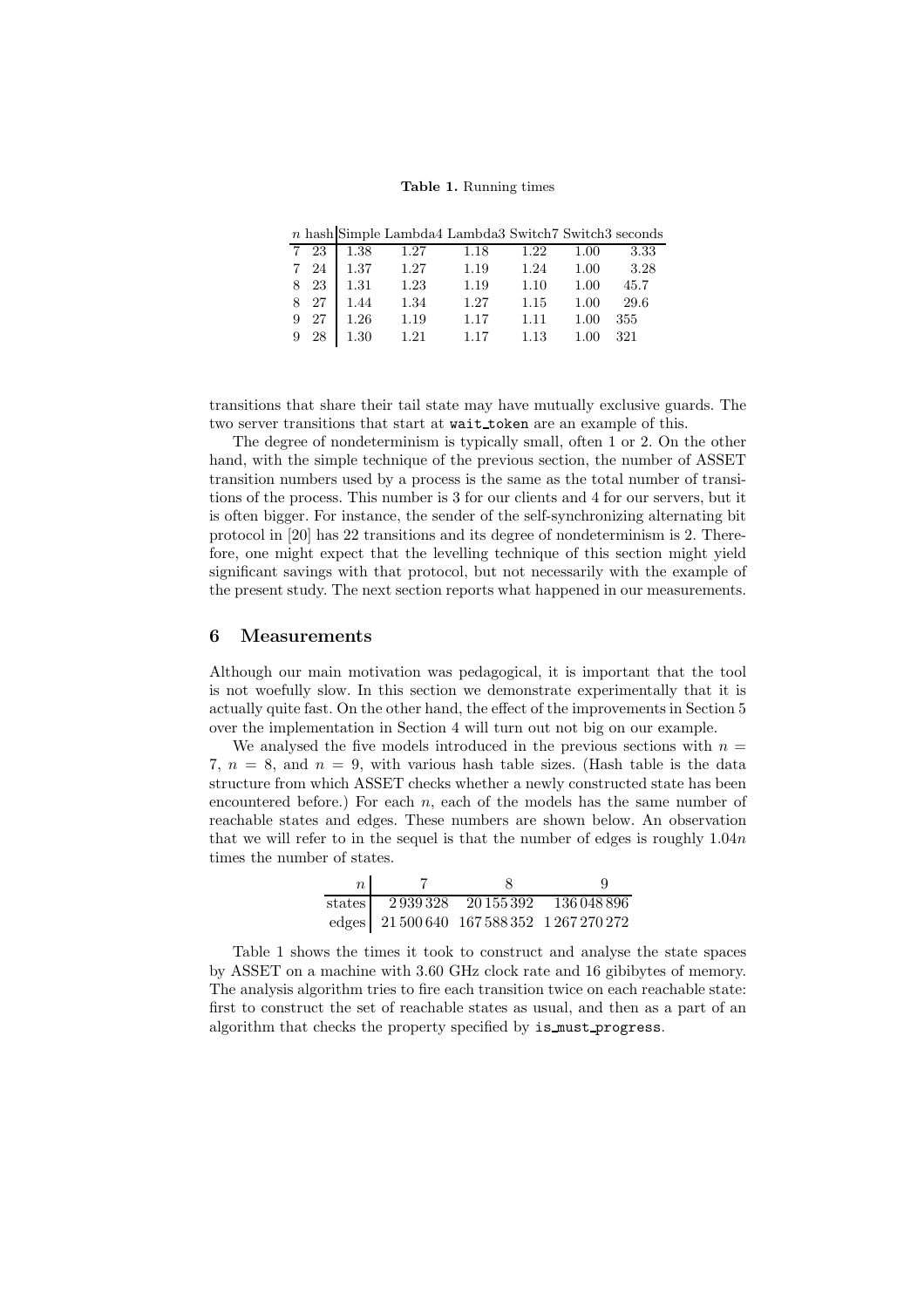The rightmost column shows the analysis times of Switch3 in seconds, and the five preceding columns show the relation of the analysis time of each model to the analysis time of Switch3. Although we show two decimals, we point out that the information content of the latter decimal is limited, because the analysis times of identical runs on the same machine varied as much as 18 %. So the second decimal is unreliable. The second column shows the base-2 logarithm of the hash table size used in the experiments. For each  $n$ , the lower row uses the hash table size that yielded the fastest runs. To obtain information on the effect of the hash table size, the upper row presents the analysis times with a smaller hash table size, which is 23 in most cases but 27 with  $n = 9$ , because 23 took too much time. The compiler refused to compile when hash was 29.

The total number of transition numbers (as seen by  $\overline{ASSET}$ ) is  $7n$  for Simple and Switch7, 4n for Lambda4 and 3n for Lambda3 and Switch3. Indeed, the analysis times of Switch7 are bigger than those of Switch3, and similarly with Simple, Lambda4, and Lambda3. We saw above that of these  $7n$ ,  $4n$ , or 3n transitions, only about 1.04n were enabled on the average in each state. So in all models, most calls of fire transition yield false. The processing time of such calls is thus important. Also, as one would expect, the switch-based models were faster to analyse than the models that use lambda functions.

However, the differences were at most only 44 %. The effect of the hash table size is of similar magnitude. So there is little point in spending human effort on optimizing analysis speed unless the analysis proves too slow. Even then the first thing is to set the hash table size. A good hash table size is at least roughly the number of reachable states, but not so big that the hash table uses too much of the available memory. In the absence of a better idea, the size of the available memory divided by 100 can be used as a rule of thumb. (An obvious idea for improving ASSET would be to make it choose the hash table size.)

During the development of the models, they were tested on a small 8 years old Linux mini-laptop with  $n = 8$  and hash  $= 23$ . The analysis times were, of course, much bigger, because the computer was of much smaller performance. We feel that they are worth reporting, because there is an interesting difference. The following table shows the analysis times in seconds. They are user times measured with the time command, and they include also the roughly 4 seconds that it took to compile the model and asset.cc.

|  |           | $n$ hash Simple Lambda4 Lambda3 Switch7 Switch3 sec |      |      |          |  |
|--|-----------|-----------------------------------------------------|------|------|----------|--|
|  | 8 23 1.70 | 1.48                                                | 1.33 | 1.10 | 1.00 181 |  |

On that environment, the overhead of lambda functions is significant. We speculate that the overhead caused by indirect function calls may have become less significant over the years, thanks to developments in hardware (and compilers?). Clearly the measurements with a modern machine shown above do not suggest that lambda functions would be a serious performance problem.

We pointed out in Section 5 that the sender of the self-synchronizing alternating bit protocol has a high ratio of the number of transitions to the degree of nondeterminism. So we expected the levelling technique to yield much more dramatic improvement than it did in the demand-driven token ring example.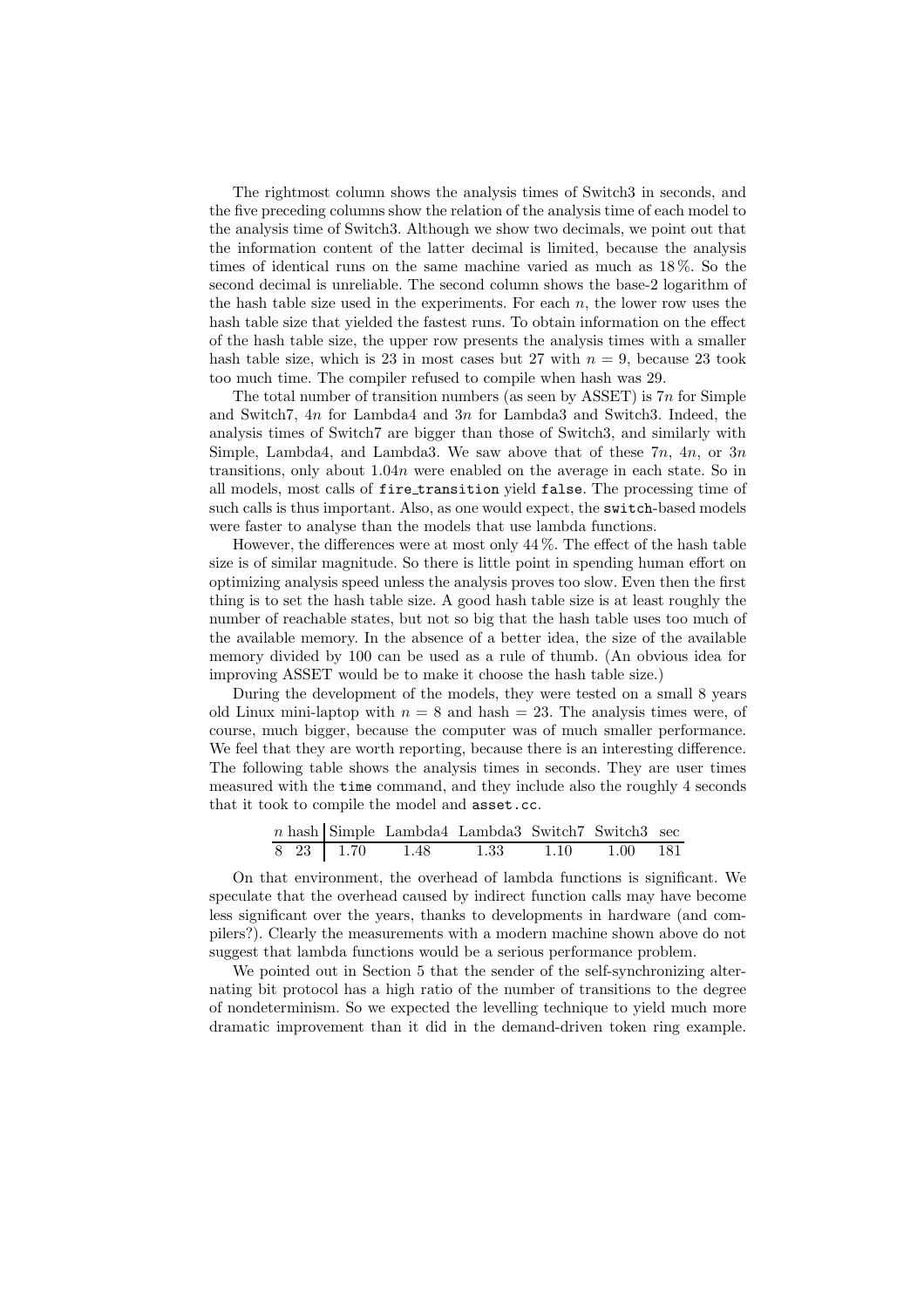We tested two different versions of the protocol on the old slow laptop. The improvement was small in both cases. It turned out that the manipulation of the fifo-channels of the protocol was so time consuming that it dominated the analysis time. Each time when a message is added to a fifo, the first empty location must be found to put it there, and each time when a message is removed, all contents of the fifo must be moved one step forward. Outside state space methods, the fifo could be made faster by implementing it as a ring buffer. However, in a verification model, such an implementation would cause state explosion by giving the same actual content many different representations.

We tried our approach also on the dining philosophers' model at [5]. Translation from Promela along the lines of Section 3 was straightforward. The framework of Section 4 was used, after removing everything related to clients as unnecessary. We tried up to 14 philosophers, with SPIN max search depth set to 18 000 000 (17 000 000 did not suffice) and no show cnt switched on in AS-SET. ASSET always constructed one state and two edges less than SPIN. When  $n > 12$ , its running time was less than half of that of SPIN. When  $n < 12$ , ASSET terminated within one second. The machine was a modern laptop.

### 7 Conclusions

We illustrated how lambda functions can be used to write fairly natural and readable models of systems as guarded transitions on shared variables, with tail and head states. Lambda functions were added to  $C_{++}$  in the 2011 standard, so they are somewhat recent. Because in our application, the use of lambda functions involves calling functions picked from arrays, we expected it to add significant overhead. This proved to be so on an 8 year old mini-laptop, but not on modern machines. (We reported measurements on one modern machine but had tried also three others.) In our measurements, the overhead was so small that there is no point in spending human effort to avoid lambda functions unless the analysis speed has to be optimized to the extreme. Although we did not report them, we also made some experiments with virtual functions. Again, the result was that there is no strong need to avoid them.

We first presented simple classes that made it possible to write natural models using lambda functions. Then we developed more complicated, faster classes. However, in our experiments, the motivation for the faster classes was reduced by the fact that on modern machines, already the simple classes performed not much worse than highly optimized models relying on switch and if statements.

Our work is initial in that our classes are not universal. Instead, they were designed according to the needs of our example system. However, especially the simple classes are straightforward and can thus be mimicked as needed when modelling other systems. We also successfully re-used a class in another model. The work is initial also in that only three systems were modelled and experimented with. Because of the strong expressive power of  $C_{++}$ , we are convinced that many further systems can be modelled, and more universal classes than ours can be developed.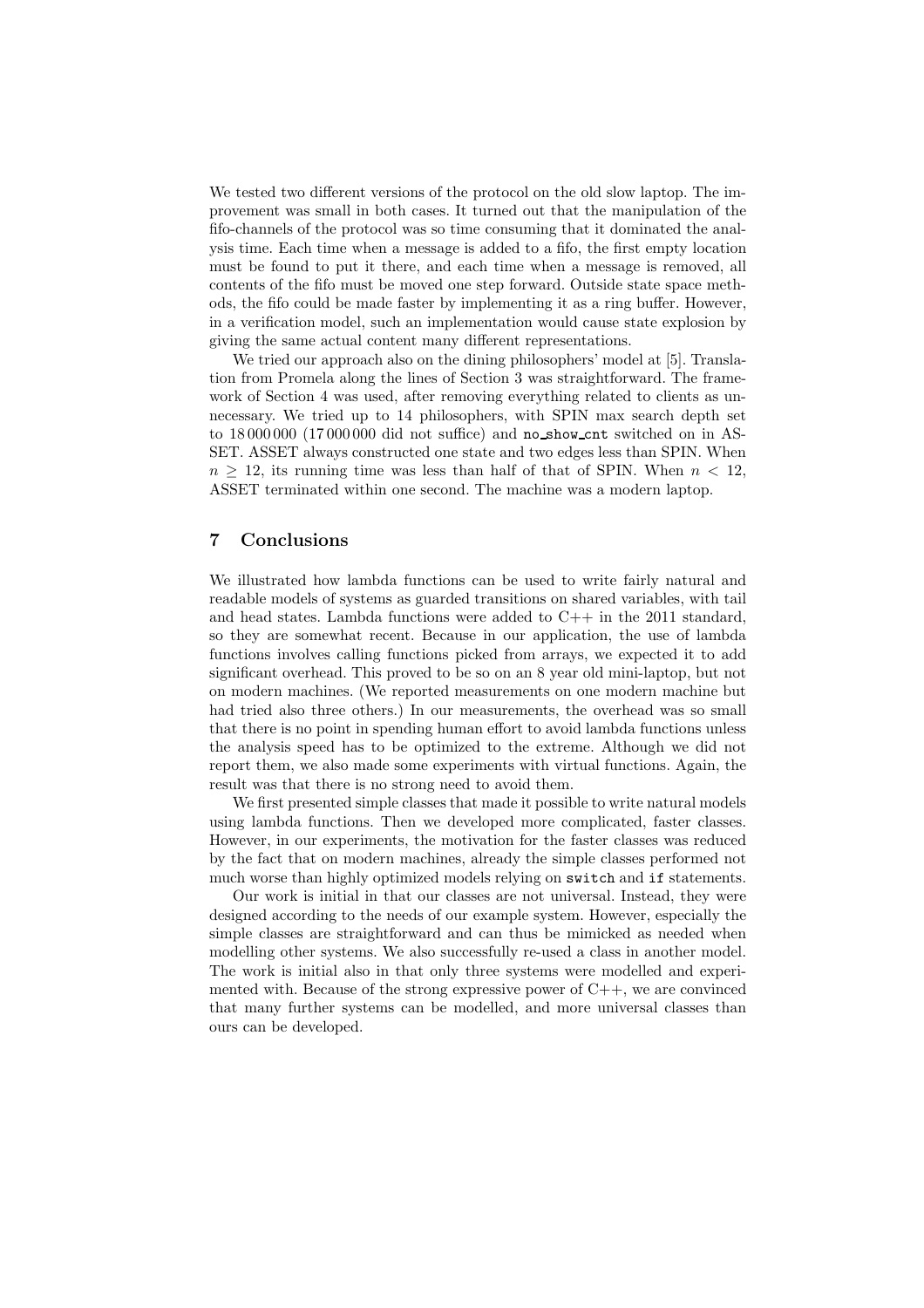#### References

- 1. Edmund M. Clarke, Daniel Kroening, and Flavio Lerda. A tool for checking ANSI-C programs. In Kurt Jensen and Andreas Podelski, editors, *Tools and Algorithms for the Construction and Analysis of Systems, 10th International Conference, TACAS 2004, Held as Part of the Joint European Conferences on Theory and Practice of Software, ETAPS 2004, Barcelona, Spain, March 29 - April 2, 2004, Proceedings*, volume 2988 of *Lecture Notes in Computer Science*, pages 168–176. Springer, 2004.
- 2. James C. Corbett, Matthew B. Dwyer, John Hatcliff, Shawn Laubach, Corina S. Pasareanu, Robby, and Hongjun Zheng. Bandera: extracting finite-state models from Java source code. In Carlo Ghezzi, Mehdi Jazayeri, and Alexander L. Wolf, editors, *Proceedings of the 22nd International Conference on on Software Engineering, ICSE 2000, Limerick Ireland, June 4-11, 2000*, pages 439–448. ACM, 2000.
- 3. Thomas H. Cormen, Charles E. Leiserson, Ronald L. Rivest, and Clifford Stein. *Introduction to Algorithms, 3rd Edition*. MIT Press, 2009.
- 4. Sami Evangelista and Christophe Pajault. Solving the ignoring problem for partial order reduction. *STTT*, 12(2):155–170, 2010.
- 5. Edmond Ó Floinn. Model of dining philosophers' problem in the Promela verification language, 2016. https://github.com/oflynned/DiningPhilosophersPromela [Online; accessed 2-May-2018].
- 6. Gerard J. Holzmann. *The SPIN Model Checker primer and reference manual*. Addison-Wesley, 2004.
- 7. Kurt Jensen and Lars Michael Kristensen. Colored Petri nets: a graphical language for formal modeling and validation of concurrent systems. *Commun. ACM*, 58(6):61–70, 2015.
- 8. Zohar Manna and Amir Pnueli. *The temporal logic of reactive and concurrent systems - specification*. Springer, 1992.
- 9. Robin Milner, Mads Tofte, and Robert Harper. *Definition of standard ML*. MIT Press, 1990.
- 10. Wolfgang Reisig. *Petri Nets: An Introduction*, volume 4 of *EATCS Monographs on Theoretical Computer Science*. Springer, 1985.
- 11. A. W. Roscoe. *Understanding Concurrent Systems*. Texts in Computer Science. Springer, 2010.
- 12. spinroot.com. *SPIN Readme*. http://spinroot.com/spin/Man/README.html [Online; accessed 1-May-2018].
- 13. Bjarne Stroustrup. *The C++ Programming Language*. Addison-Wesley Longman Publishing Co., Inc., Boston, MA, USA, 3rd edition, 1997.
- 14. Antti Valmari. Stubborn sets for reduced state space generation. In Grzegorz Rozenberg, editor, *Advances in Petri Nets 1990 [10th International Conference on Applications and Theory of Petri Nets, Bonn, Germany, June 1989, Proceedings]*, volume 483 of *Lecture Notes in Computer Science*, pages 491–515. Springer, 1989.
- 15. Antti Valmari. Composition and abstraction. In Franck Cassez, Claude Jard, Brigitte Rozoy, and Mark Dermot Ryan, editors, *Modeling and Verification of Parallel Processes, 4th Summer School, MOVEP 2000, Nantes, France, June 19-23, 2000*, volume 2067 of *Lecture Notes in Computer Science*, pages 58–98. Springer, 2000.
- 16. Antti Valmari. A state space tool for concurrent system models expressed in C++. In Jyrki Nummenmaa, Outi Sievi-Korte, and Erkki Mäkinen, editors, *Proceedings of the 14th Symposium on Programming Languages and Software Tools*